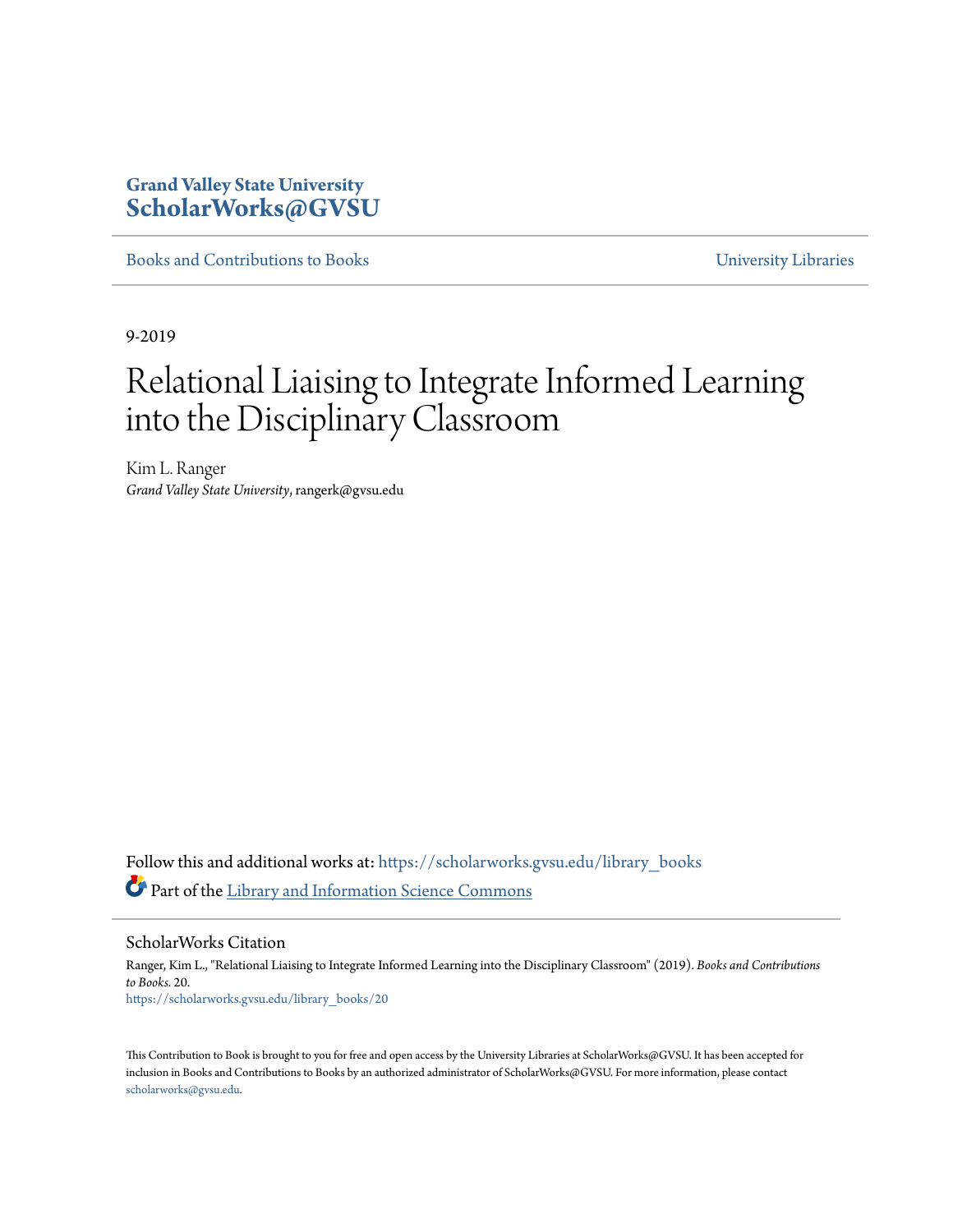#### Relational Liaising to Integrate Informed Learning into the Disciplinary Classroom

#### Kim L. Ranger

#### Grand Valley State University

Pre-production copy for deposit into institutional repository. Chapter 5 of *Informed Learning Applications: Insights from Research and Practice*. [2019] Emerald Publishing, Advances in Librarianship series.

#### Author Note

Kim L. Ranger has been a faculty librarian at Grand Valley State University since 1990. She holds a Master of Information and Library Studies from the University of Michigan and a BA in Anthropology/Sociology from Western Michigan University. Formerly a Government Documents and Reference librarian, then Information Literacy Coordinator, she spent both her 1999 and 2017 sabbaticals studying information literacy at the Queensland University of Technology in Brisbane, Australia. Since 2006, she has been Liaison Librarian to the School of Communications, Music, Theatre, and Dance, Photography, and Film and Video Production. In 2016, Ranger produced a peer-reviewed, open access book titled *Seventh-day Quaker: A Spiritual Memoir.*

Ranger is passionate about teaching and learning, reading, the outdoors, music and the arts, LGBT advocacy, and issues affecting indigenous peoples. She is fascinated by languages, especially Spanish, quantum physics, and ethics in autonomous robots.

Kim L. Ranger, University Libraries, Grand Valley State University.

Contact: rangerk@gvsu.edu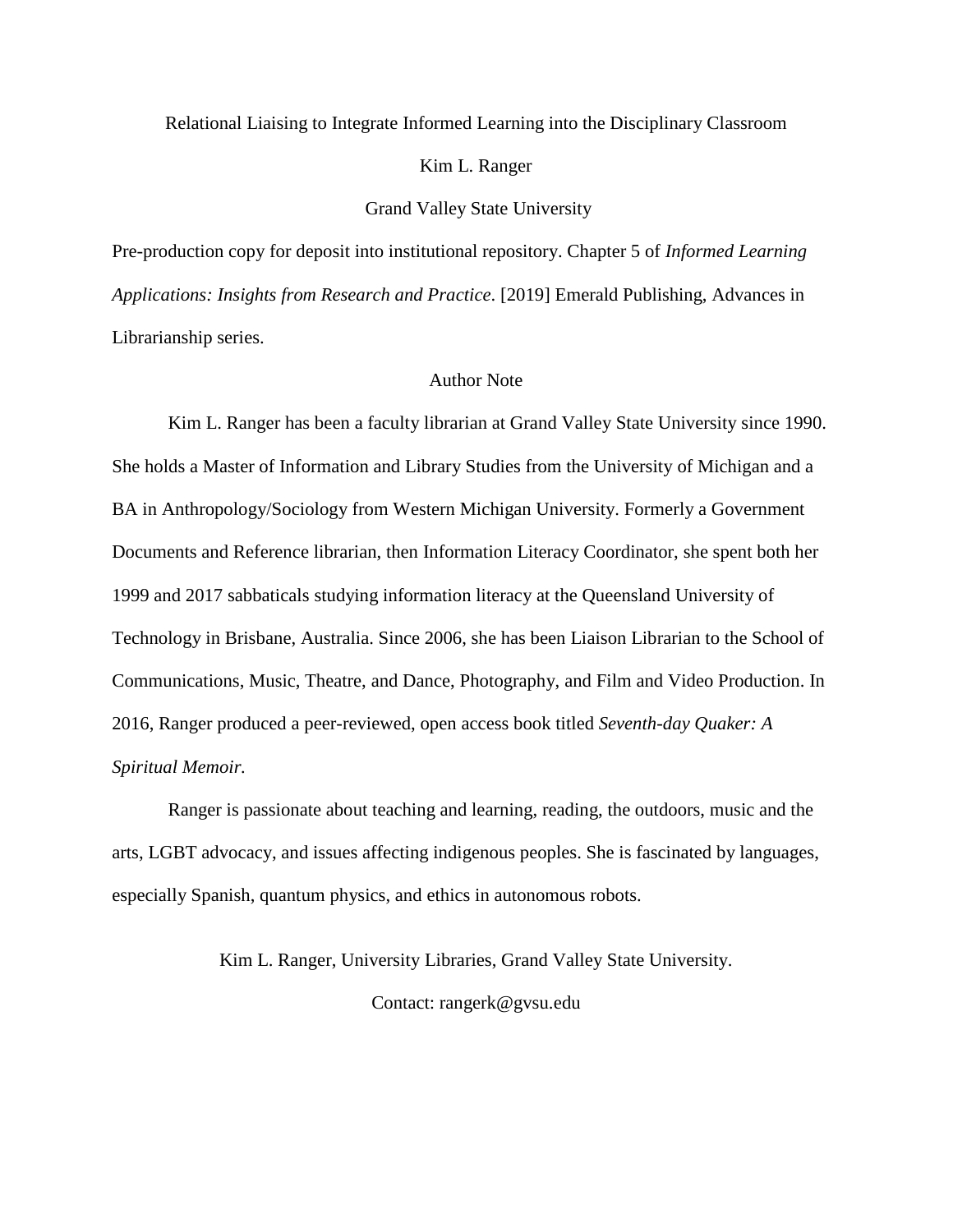Abstract

This conceptual chapter sets the stage for how librarians can support informed learning. It looks at how the intersections between informed learning, Bakhtin's philosophy of communication, and relational leadership contribute to a model of relational liaising. The chapter provides examples of practical applications, interdisciplinary collaboration, and shared leadership which librarians and other teachers can adapt for specific arts, humanities, or social sciences disciplines. Many of the illustrations are set within communication-related curricula but also include the arts.

*Keywords:* information literacy, informed learning, scholarly communication, relational leadership, relational liaising

## **Introduction**

During the last ten years, my experience as a librarian in higher education has been shaped by applying Bruce's Informed Learning Theory (2008) to practice while liaising with various disciplines, including those collocated in a School of Communications, at Grand Valley State University (GVSU) in Michigan. My collaboration with faculty has been guided by a relational leadership model in which Bakhtin's concepts of communication are fundamental (Cunliffe and Eriksen, 2011). This chapter focuses on how relational liaising supports informed learning, primarily in communications-related curriculum. Additionally, this chapter will explain the theoretical underpinnings of informed learning as an approach to information literacy. Bakhtin's (1981, 1996) philosophy of communication and aspects of scholarly communication are introduced as foundations for a model of relational liaising, which align with ideas found in Bruce's informed learning. The case studies illustrate successful collaboration between instructors and librarians, such as recasting courses to be design-centered, collection development to be student-centered, and library subject guides to be field-specific. Using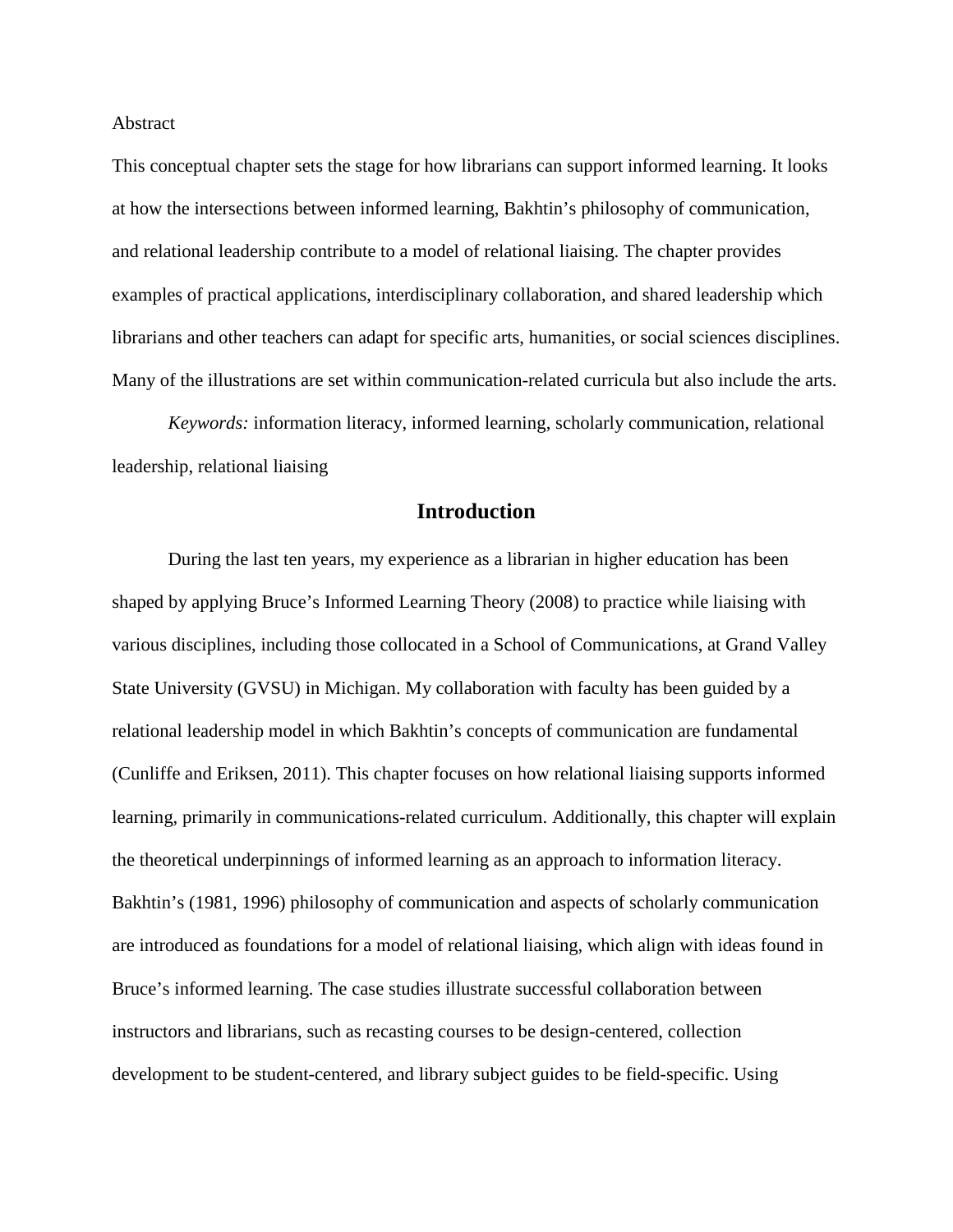informed learning within a relational model of liaisonship changed both my paradigm and practices and is capable of doing so for librarians and curricular partners globally.

## **Informed Learning**

Informed learning is "using information, creatively and reflectively, in order to learn" (Bruce, 2008, p. viii). It is an approach to information literacy in which the focus is on learning disciplinary content while engaging with information, and the types of information employed are specific to the field of study that forms the context of the learning (Figure 1). Therefore, informed learning is the absorption of field-distinctive subject matter while concurrently using information successfully, in specific contexts such as academic, professional, or community, and reflecting on the whole process (Bruce, 2008, p. 4).

To achieve the reflection necessary to attain knowledge and wisdom, teachers need to guide students toward "developing an awareness of both information use and subject content" by emphasizing different perspectives that shape that subject (Maybee, Bruce, Lupton, & Rebmann, 2013, p. 204). In other words, course activities should lead students to describe different understandings of a topic, delineate how those differences are reflected through the information with which students engaged, and how using the information itself helped to form the meaning the students have created. This meta-awareness should be considered while attending to the ways that the students' knowledge grows as they find materials, evaluate them, and choose perspectives to communicate to an audience.

Information is understood by Bruce (2008) as anything that informs. According to the *OED Online* (2017), "inform, v." denotes the action of shaping the mind or character, instructing, teaching, training, giving directions for action, providing with knowledge, or imparting learning. That which is experienced as information differs by subject or field, for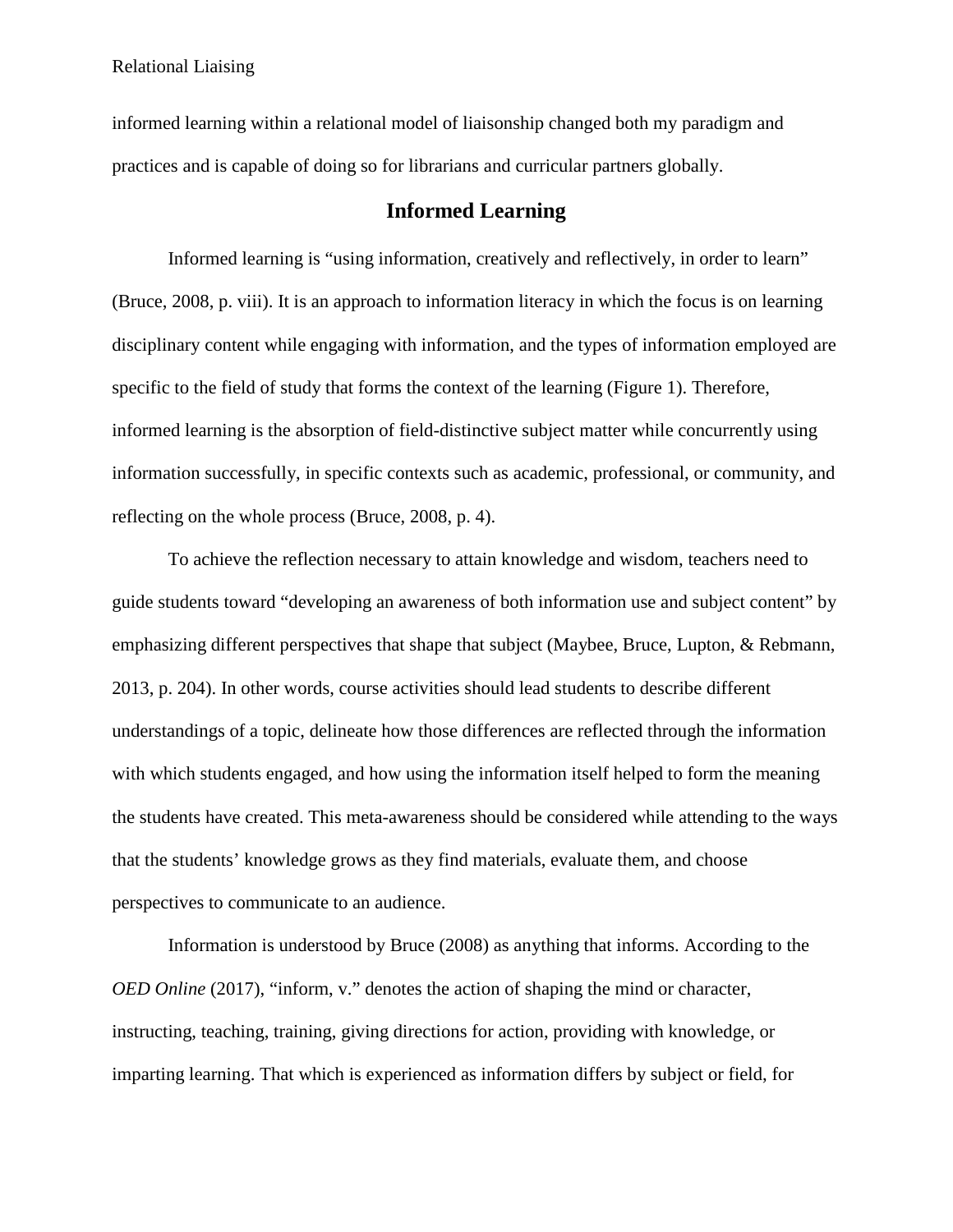example, printed words, oral speech, musical notation, video-recorded choreography, signs or symbols, carvings, photographed images or films, data, formulas, and internal experiences (such as thoughts, emotions, and paradigms). The formats of information valued by and used in disciplines vary widely; understanding the various shapes information takes is key for librarians liaising with instructors in different disciplines.

Figure 1 is a graphical outline of Bruce's 2008 Informed Learning: using information is combined with learning disciplinary concepts and reflection to define an approach to information literacy.



Fig. 1: Adapted from Bruce's (2008) definitions of information, learning, and informed learning.

Bruce (2008) also defines information literacy as "experiencing different ways of using information to learn" (p. 5). Information practices are customs particular to each disciplinary field and information skills are methods employed by individuals (p. 6). For example, one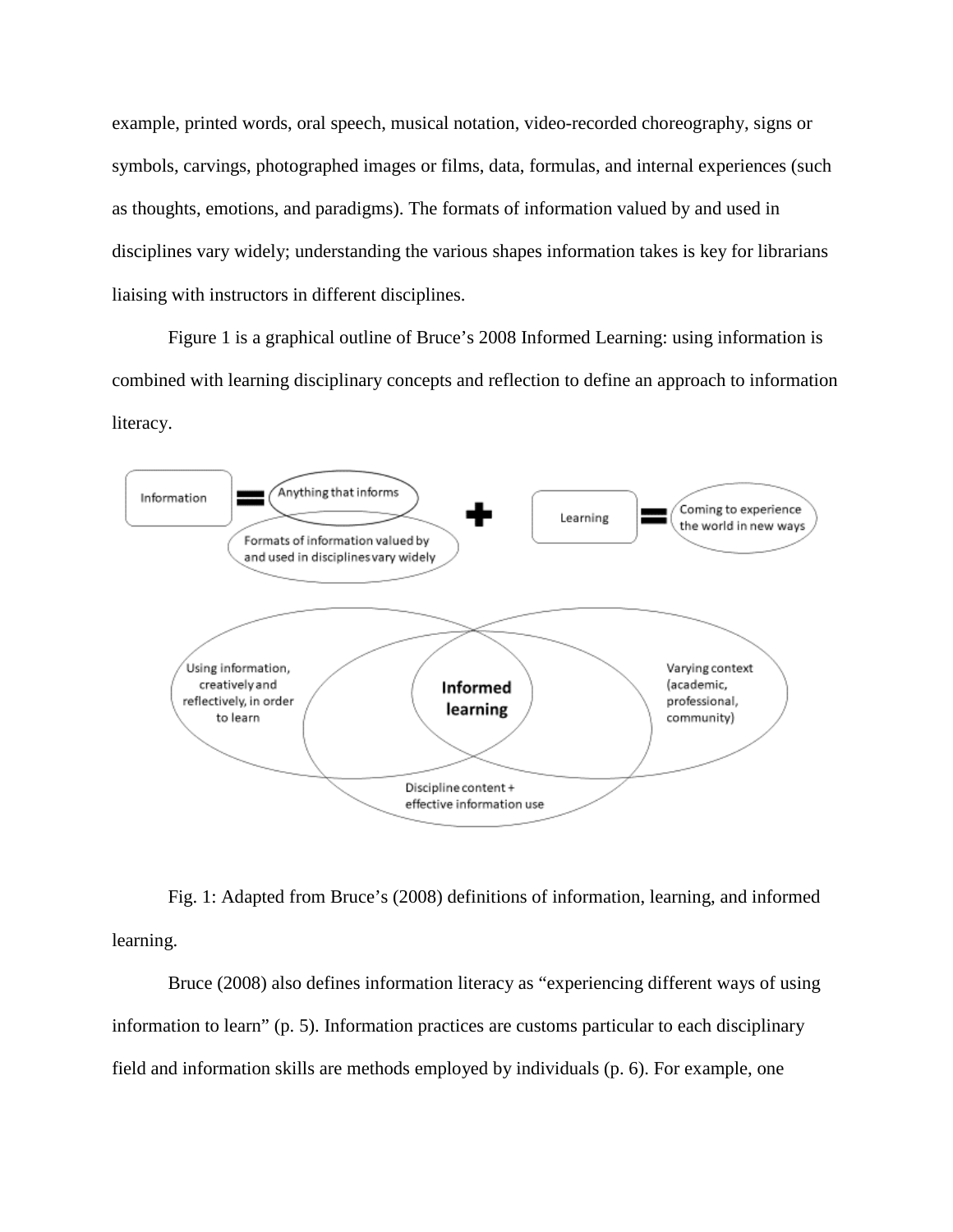information practice for beginning music students is the Suzuki method of memorizing which finger is deployed on a violin string to create a note (Garner, 2008). The students listen to and watch the instructor play a few notes, then they replicate those notes. I interpret these as audio, visual, and kinesthetic information and information practices, and the students are experiencing the Suzuki introductory skills of playing music. Students experience a different kind of information when they learn to read music notation. They learn to associate the notation (one kind of information) with the pitch and length of sound (a second kind of information). When they play the notes as they read the notation, this is a different information practice. When they consistently play the notes accurately (i.e., they have gained skills) through the method of duplicating the teacher's playing or through reading notation (two different information practices), they are becoming informed learners in the field of music. When students then reflect on how they learned to play, how their ideas about music changed during the process, and how the way that they play affects an audience, they are on their way to becoming informed learners.

Informed learning goes far beyond the traditional behavioral skills concept of information literacy that has an emphasis on gathering and assessing information. In her 2008 book, *Informed Learning*, Christine Bruce delineated her approach to information literacy prior to the 2015 Association of College and Research Libraries (ACRL) *Framework for Information Literacy for Higher Education* (*Framework*). The *Framework* is influenced by both metaliteracy and threshold concepts models. Examples of *Framework* practices and dispositions for beginning music students might include: learning how musical authority changes according to genre and time period, the ethics of sampling and citing, economics within the recording industry, how to find sheet music or recordings, how to evaluate different editions or performances according to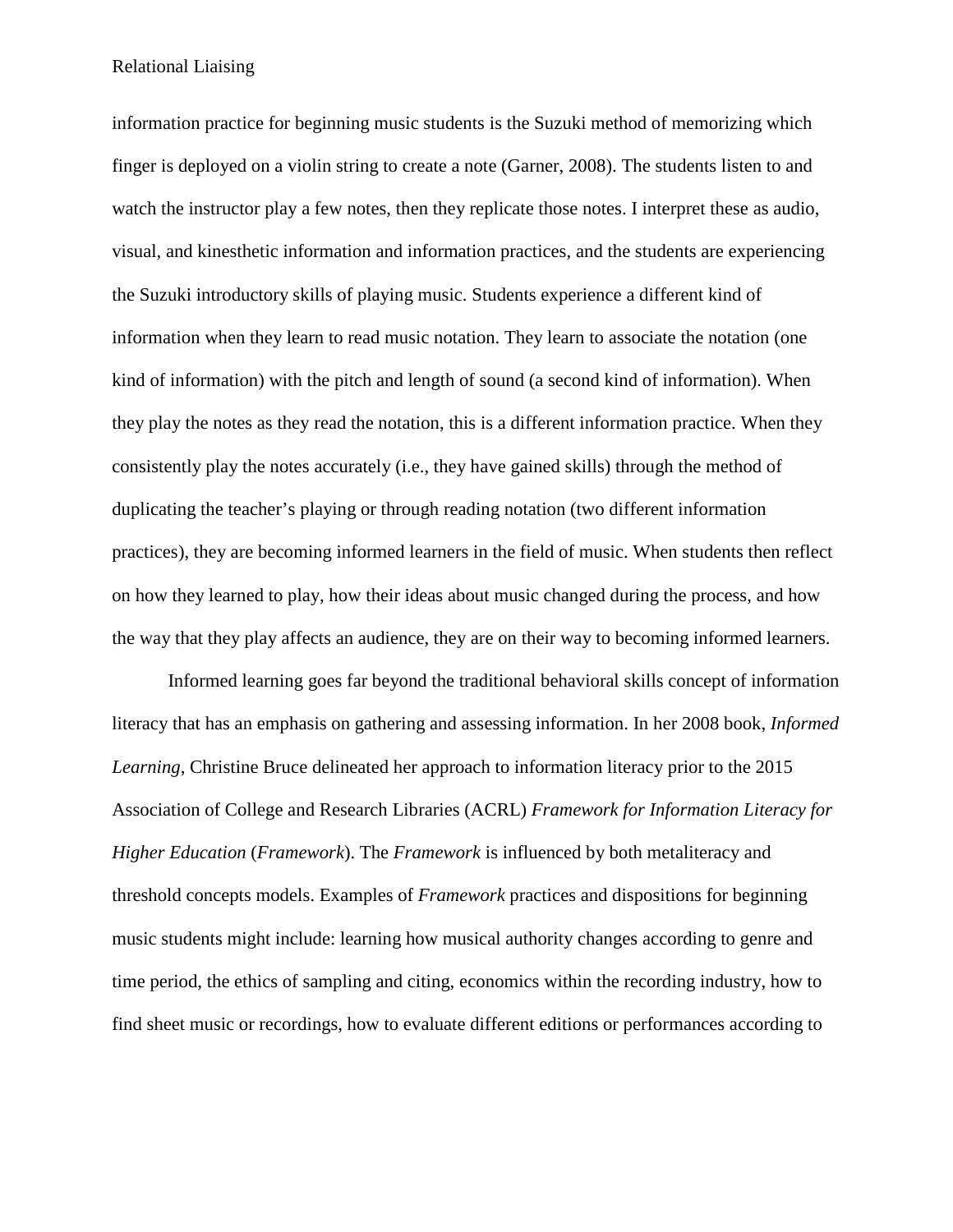the students' own distinctive style, and understanding the ways that diversity affects the music industry.

While the *Framework* provides the foundation for an integrated model for information literacy, informed learning transcends it. As Clarence Maybee (2018) points out in *IMPACT Learning*, the *Framework* defines information literacy as "learning information-related concepts" (p. 23), whereas informed learning is used to guide students to "practice using information to learn ... within a particular context" and "apply a critical lens ... to effect change" (p. 22). To achieve learning, learners need to employ "information for authentic, academic, disciplinary, professional, and personal purposes" (p. 23).

The previous Suzuki music example can be contextualized to performing other tasks (Bruce, 2008), like writing advertising copy, creating a photographic image, or producing a scientific article for a biology journal. Informed learning "draws on the different ways in which we use information in academic, professional, and community life" (p. 184). In academia, using information "is about the information and knowledge-construction practices that are relevant to discipline-centered curriculum" (p. 3). Librarians may articulate discipline-specific "information skills" (p. 6) or the "personal capabilities" (p. 184) that we hope students gain when we design learning objectives for a class session. Informed learning also recognizes that "discipline content and effective information use need to be learned together as interrelated phenomena" (p. 4).

#### **Informed Learning and Communication Theory**

Informed learning corresponds to ideas set out by Bakhtin (1981), a philosopher of language. Mikhail Mikhailovich Bakhtin challenged the idea of dialogue happening in a vacuum and examined context in all of its specifics: nurture via language, culture, generation, education, profession, and genre; nature via individual intention, word choice, and nonverbals, for example.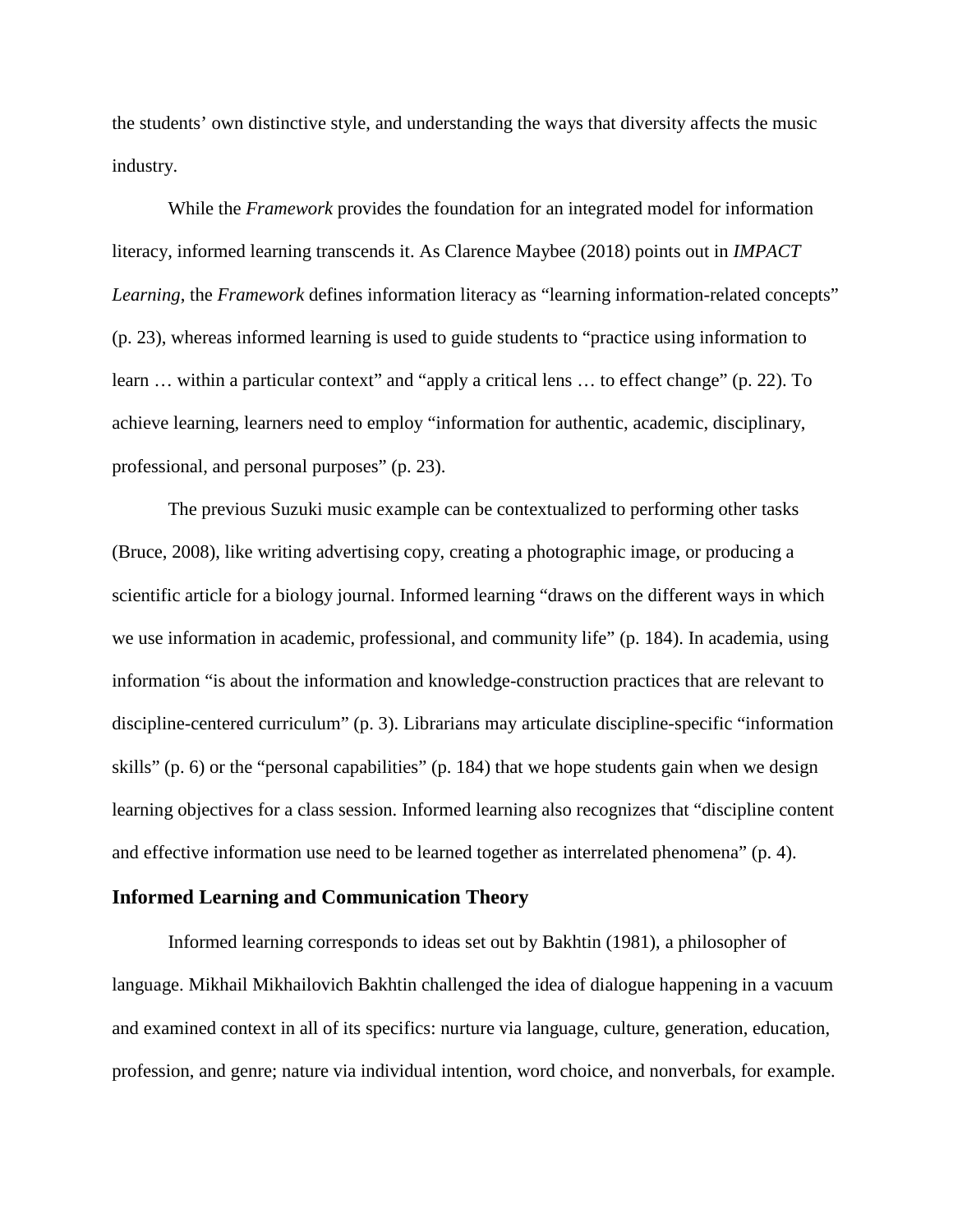He promulgated multiplicity and metalanguage – which connects to the concept of metadata for information resources. The diversity of speakers renders it almost impossible to make generalizations about speech, but illustrates variety, as informed learning uses variation of learners' experiences to illuminate information literacy.

Informed learning is not only an approach to information literacy but also involves scholarly communication; the two concepts coexist at the nucleus of informed learning. One factor that connects information literacy and scholarly communication is evaluating the incongruence in dissemination (the disparity between scholarly publishing and open access) discussed by various authors in *Common Ground at the Nexus of Information Literacy and Scholarly Communication* (Davis-Kahl & Kaye-Hensley, 2013).

According to the American Library Association (2006), scholarly communication is the process of disseminating the knowledge gained as a result of research**,** in a formal, evaluated structure such as a publication. Communication and dissemination, whether scholarly or not, are integrated into information literacy (Figure 2). Dissemination can be part of deep learning but in the initial stages, communication may occur reflexively via conversations whether face-to-face or online. Moon (2004) calls this "memorized representation" of learning or a "reproduction of ideas" (p. 138). Bakhtin's (1996 [1986]) idea of dialogue posits that through conversation, students begin to make meaning as they reply to people who had responded to the rote knowledge that the students had initially relayed. Bakhtin's emphasis on dialogue, talking respectfully *with* people who are different, not *at* them, leads to the transformation that occurs when people understand something in a new way. Similarly, informed learning argues that it is people's experiences of diverse voices in the information itself that leads to the transformation. Taking both philosophies into account, Whitworth (2014) stresses that relationship and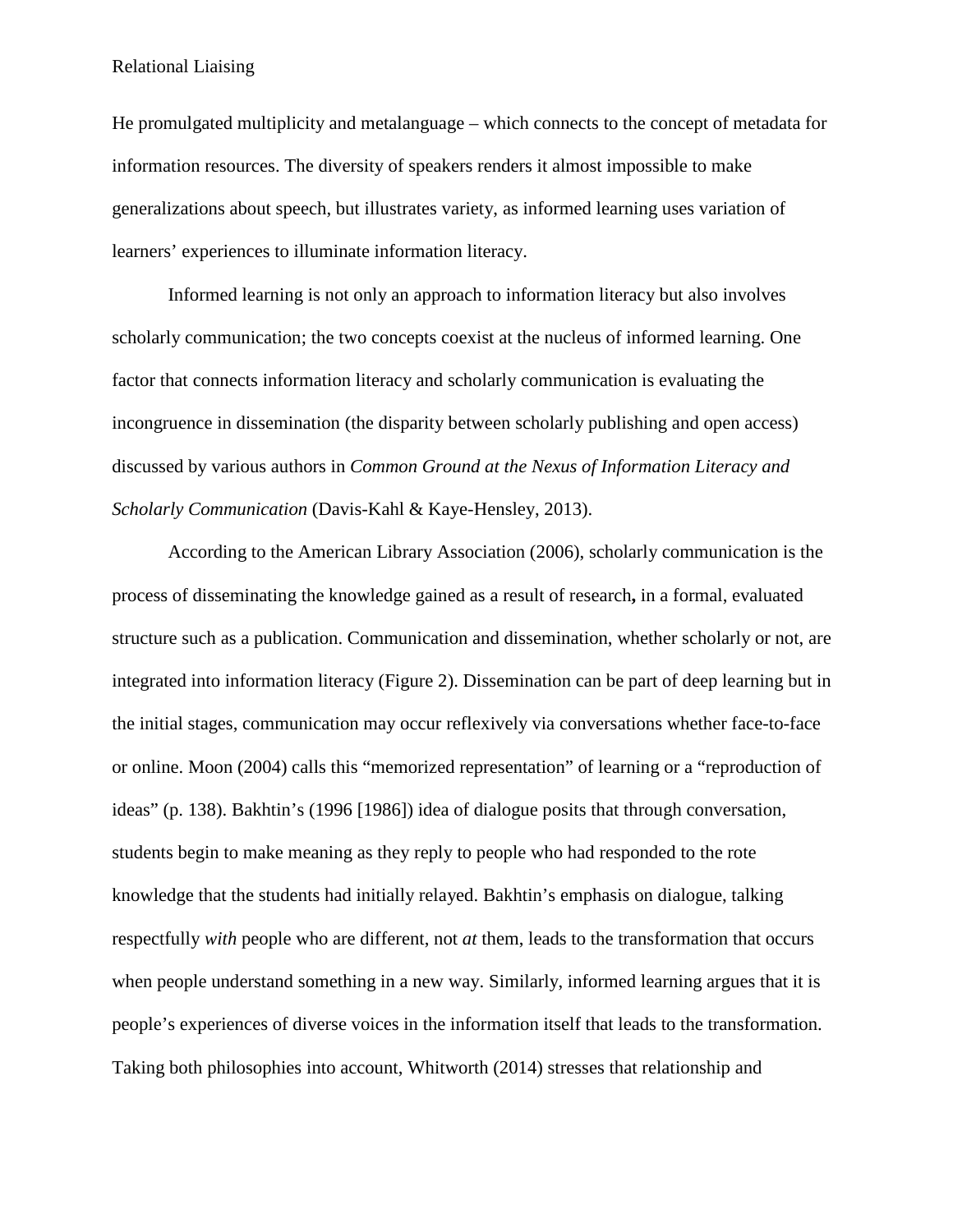transformation are vital to purposefully using information in his radical information literacy framework. As teachers, we need to create opportunities for conscious, intentional reflection on the learning process itself. It is this reflection that shapes the quality of the disseminated work, whether informal or scholarly.



Expression or dissemination is part of informed learning.

#### Fig. 2: Expression/dissemination.

#### **Relational Liaising**

Academic liaison librarians collaborate with instructors (whose primary responsibility is teaching regularly-scheduled courses) to connect university students with disciplinary scholarly products by way of collection development and teaching to foster reflective and deep engagement with information. Librarians bridge the gaps between instructors' teaching, students' learning, and the ways in which both groups conceive of the world of information.

To unify liaising and communication theory, I focus on relational leadership as described by Cunliffe and Eriksen (2011). Based on Bakhtin's work, epistemology (knowledge) and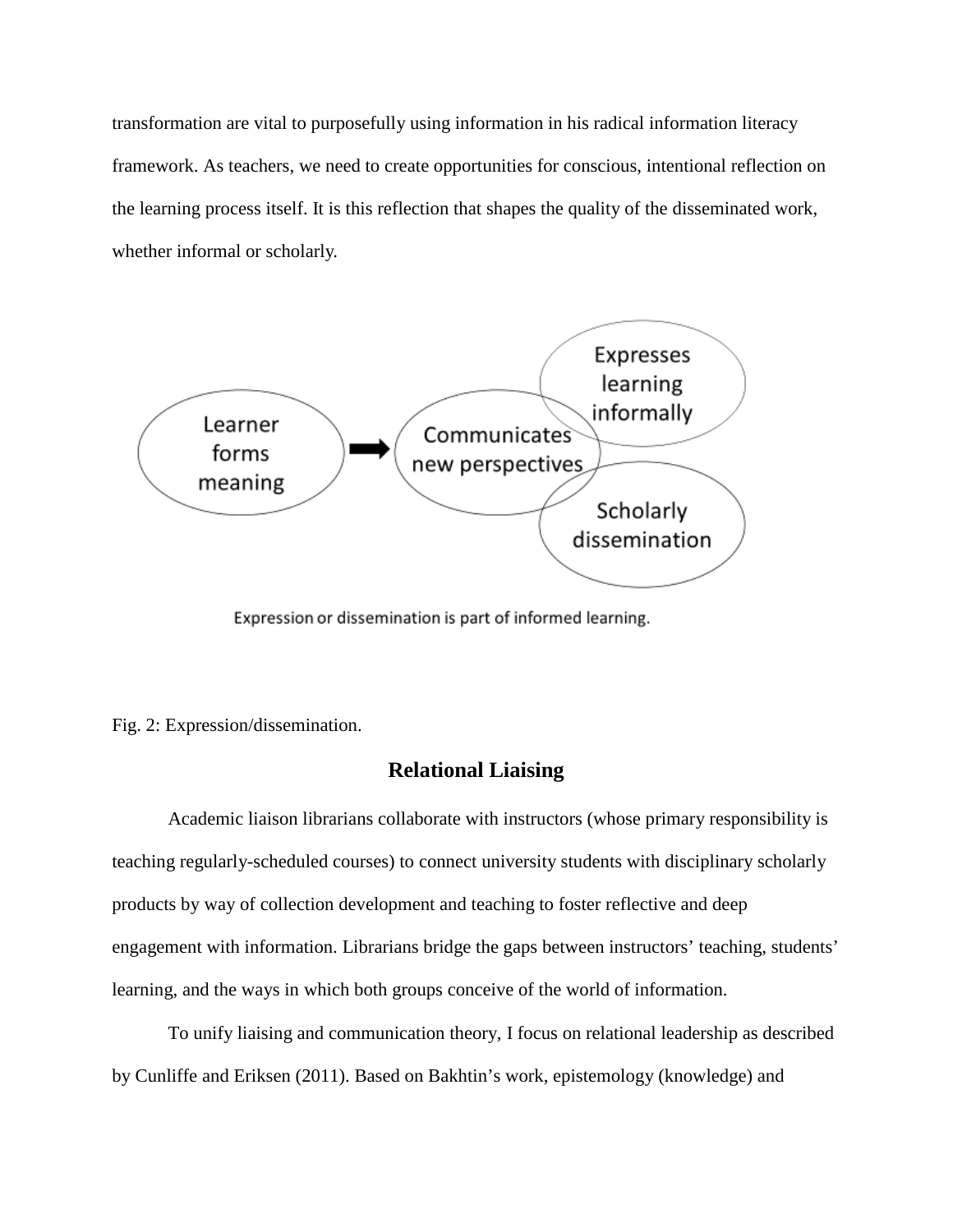ontology (understanding) are subjective, reflexive, and constructed: "an epistemology grounded in knowing-from-within interactive moments ... making sense, creating action and knowledge with others .... A relationally-responsive orientation brings into focus our reflexive relationship with our world" (p. 1433). Relationality is linked back to Bakhtin's stress on the importance of continual polyphonic dialogue (multi-voiced meaning-making) in leadership instead of monologue.

In their work as liaisons, librarians can employ a model of relational leadership (Cunliffe & Eriksen, 2011): a paradigm of collaboration requiring ethics, reflection, and dialogue. Relational leadership extends Bakhtin's theories and consists of "creating open dialogue" (p. 1444) which surfaces tensions and builds on differences, "questioning, challenging, answering," and that extends understanding. This requires leaders to be present to each moment, to live out integrity via respect, accountability, and reliability, and to be "able to explain decisions and actions to others and ourselves." Librarians can be relational leaders, and in this model, liaising becomes curricular partnership, as Jaguszewski and Williams (2013) advocate in the Association of Research Libraries' report on transforming liaison roles. Instead of a service model of librarianship, librarians should develop and advance the paradigm of collaboration to expand the relationship between instructors, student learning, and the world of information through interaction and dialogue. This idea of relational liaising may be accomplished through planning new programs of study, building content and activities for individual courses, creating rubrics, assessing learning, planning for dissemination, or other new initiatives concerning teaching and learning. Jaguszewski and Williams (2013) emphasize librarians' knowledge of higher education pedagogy and encourage librarians to advise other faculty "on effective teaching methods and assignments" (p. 7). Library faculty are particularly qualified to practice equally as experts in our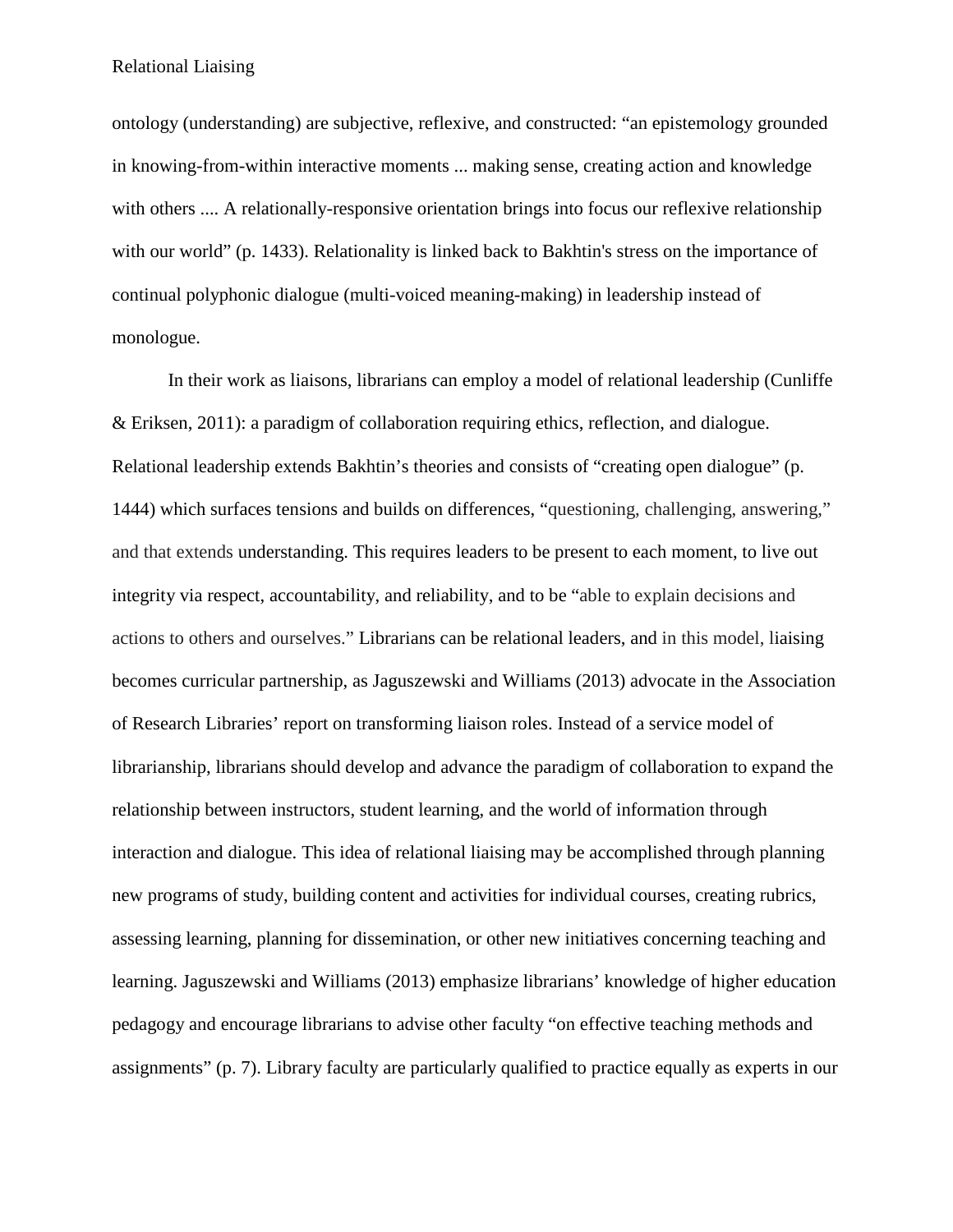own field and as interdisciplinary interpreters because we teach information literacy embedded within other disciplines. We almost never teach alone in the classroom but rather collaboratively with our liaison faculty.

## **Integrating Information Literacy in the Communications Classroom Traditional Approaches in Library Instruction**

Traditionally, communication studies students' information literacy has been achieved through activities and exercises that emphasize information gathering and the evaluation of source credibility. Often, university and college librarians are asked to participate in facilitating students' information literacy training in the communication classroom. Sjoberg and Ahlfeldt (2010) call for librarian instruction as the foundation for helping students in an introductory speech course engage in the elements of the research process by "…developing search terms and a search strategy; determining periodical types; locating a variety of source types (e.g. books, articles, and websites); understanding the difference between library databases that are delivered over the internet and searching for websites via a search engine; and evaluating sources" (p. 132).

Library instruction is especially important for students in introductory courses because the breadth and depth of material available online requires students to quickly achieve a level of proficiency in learning how to both collect scholarly information, and to recognize the credibility of web materials (Griffin & Cohen, 2012; Lauricella, 2009; Meyer et al., 2008). Moreover, informed learning scholarship calls for "scholarly discourse that considers effective use of information for learning, rather than focusing predominantly on the acquisition of information skills" (Bruce & Hughes, 2010, p. A3).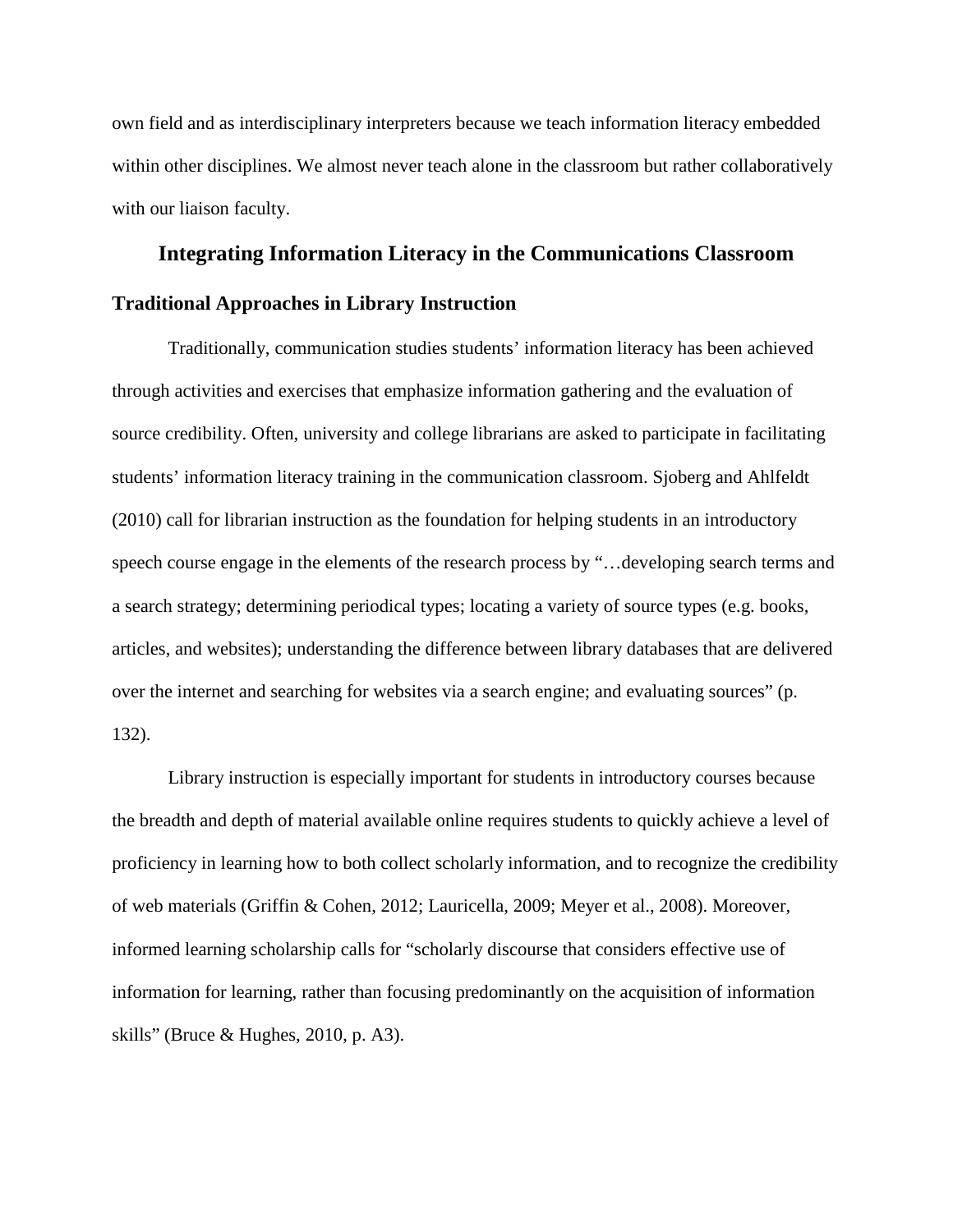The rapid growth of information and media over the past twenty years has required practical attention to the way information is defined, accessed, used, and processed by students and teachers both in and outside of the classroom. In particular, the study of communication has had a robust debate over how to describe contemporary knowledge in light of new technologies such as blogs, smartphones, and social media. This has made it essential to identify best practices for encouraging an information-rich, media-literate society (Livingstone, 2004).

#### **Curricular Approaches**

Informed learning calls for engagement of students and faculty beyond the search for scholarly information via libraries. However, when Communication instructors begin to talk about *curriculum*, they often consider librarians to be outside of the discussion. Bury's 2011 article cites numerous studies that suggest reasons for this practice of exclusion. For example, not seeing librarians as teachers, seeing teaching as a solo venture, or simply not understanding that undergraduates do not know how to do secondary research. However, Rae and Hunn's 2015 literature review on ideal collaboration stands in direct contrast to Bury's findings: librarianfaculty partnerships which result in course- or curriculum-embedded instruction for information literacy increase student learning, especially if specific to an assignment. Purdue librarians Flierl, Maybee, Riehle, and Johnson (2017) "found success in building a common conversation between librarians and teachers by starting dialogue in the disciplinary language of the teacher and focusing on particular aspects of student learning" (p. 124). Next, a look at the local situation.

## **Relational Liaising at Grand Valley State University**

This section depicts specific illustrations of course design and redesign, library subject guides, rubrics, and scholarly communication. These illustrations highlight opportunities for a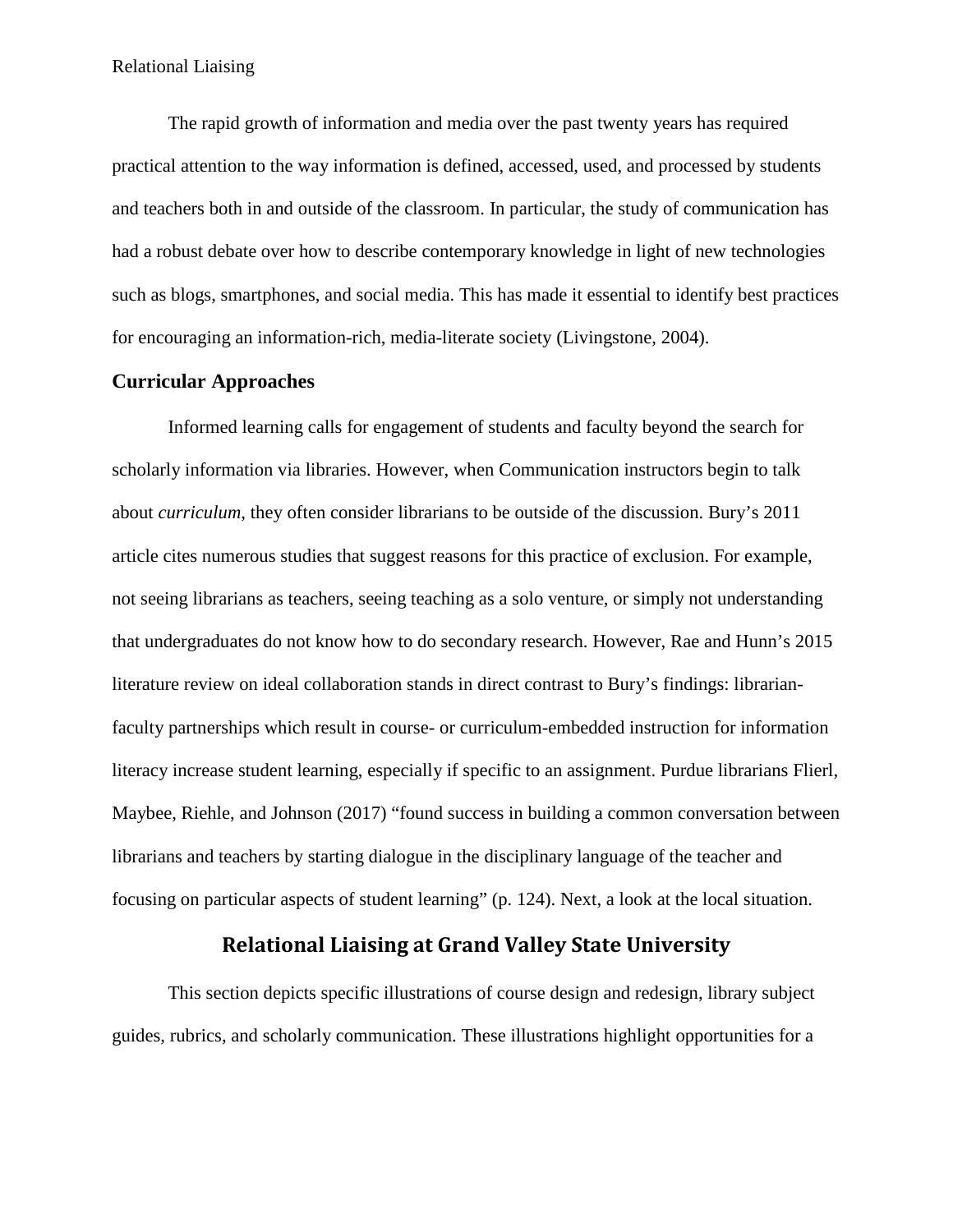cross-disciplinary collaboration model to advance student learning and scholarly or professional communication.

Since the 1960's, the School of Communications has focused on experiential learning, in which students learn by doing. Farrell and Badke (2015) argue, "If librarians are to contribute to helping students successfully transition from the academy into workplace communities of practice, we must position ourselves to give students authentic learning experiences that allow them to become members of the communities of practice they encounter within the academy" (p. 334). To do that, librarian-created learning objects, guides, and activities must reflect the curriculum into which they are set and build bridges to the learners, as seen in Figure 5.



Fig. 3: Cross-disciplinary model of building informed learning content (relational liaising).

#### **Case Studies**

#### **Relational Liaising to Integrate Informed Learning into Curricula**

Cunliffe and Eriksen (2011) define the principle of relational leadership arising spontaneously between co-learners holding shared values and goals. As a case in point,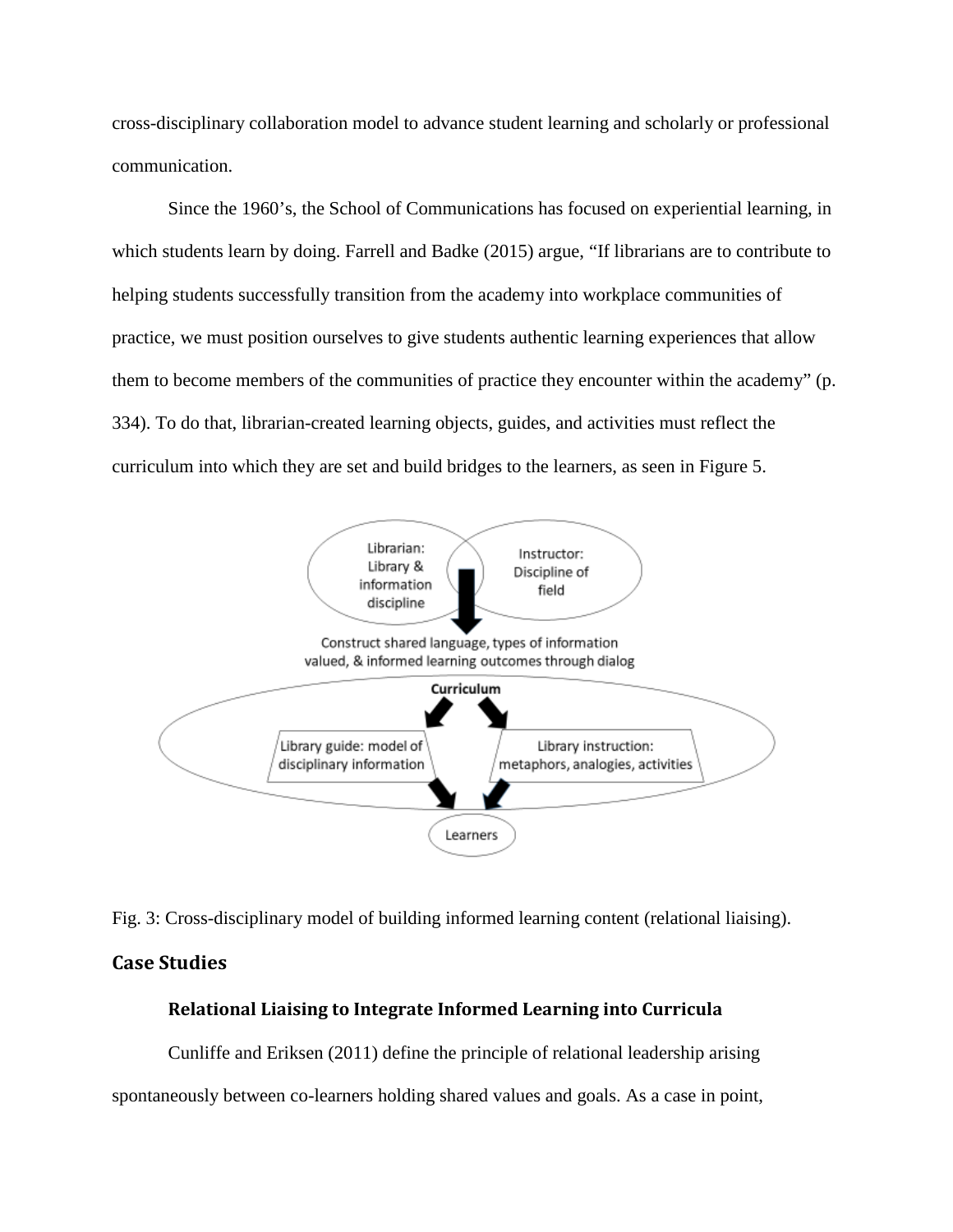Communication Studies professor Danielle Leek and I began working together in 2011 to create a new rubric for the senior thesis course for undergraduate students in the Communication Studies (COM) major program. The rubric would allow faculty in the major to assess information literacy skills through the students' research efforts during the course, and in their final thesis papers.

I assembled sample rubrics and worked with Dr. Leek to consider how they could best be interpreted for the specific needs of the major. Early in the semester, she invited me to use a class period to highlight the unique needs of and expectations for scholarly investigation in an undergraduate thesis. I demonstrated examples of search strategies based on each student's thesis topic and created a handout that described concepts as a reference for students to use throughout the semester. The new rubric was also used by students as they revised their papers. Dr. Leek and I embraced the experience of simultaneity emphasized by informed learning, in that students were not only taught how to seek, but to recognize learning while seeking, and being able to apply that knowledge again. During the semester, students were asked to employ informed learning practices, and were also called on at the end of the thesis project to reflect on their learning experience.

Dr. Leek reported anecdotally that after we initiated this approach, students in the course were better prepared, more enthusiastic, learned more, and produced better quality writing. In Foundations of Communication Research, Dr. Leek instituted a practical exam in which students were given a research question and had to carry out searching for information, evaluating it, citing and annotating. They also had to describe each step orally to the professor, reflecting on why they made the decisions they did. This exam gave Dr. Leek far more information about the students' learning than any other type of testing had. Often in the U.S., assessment of student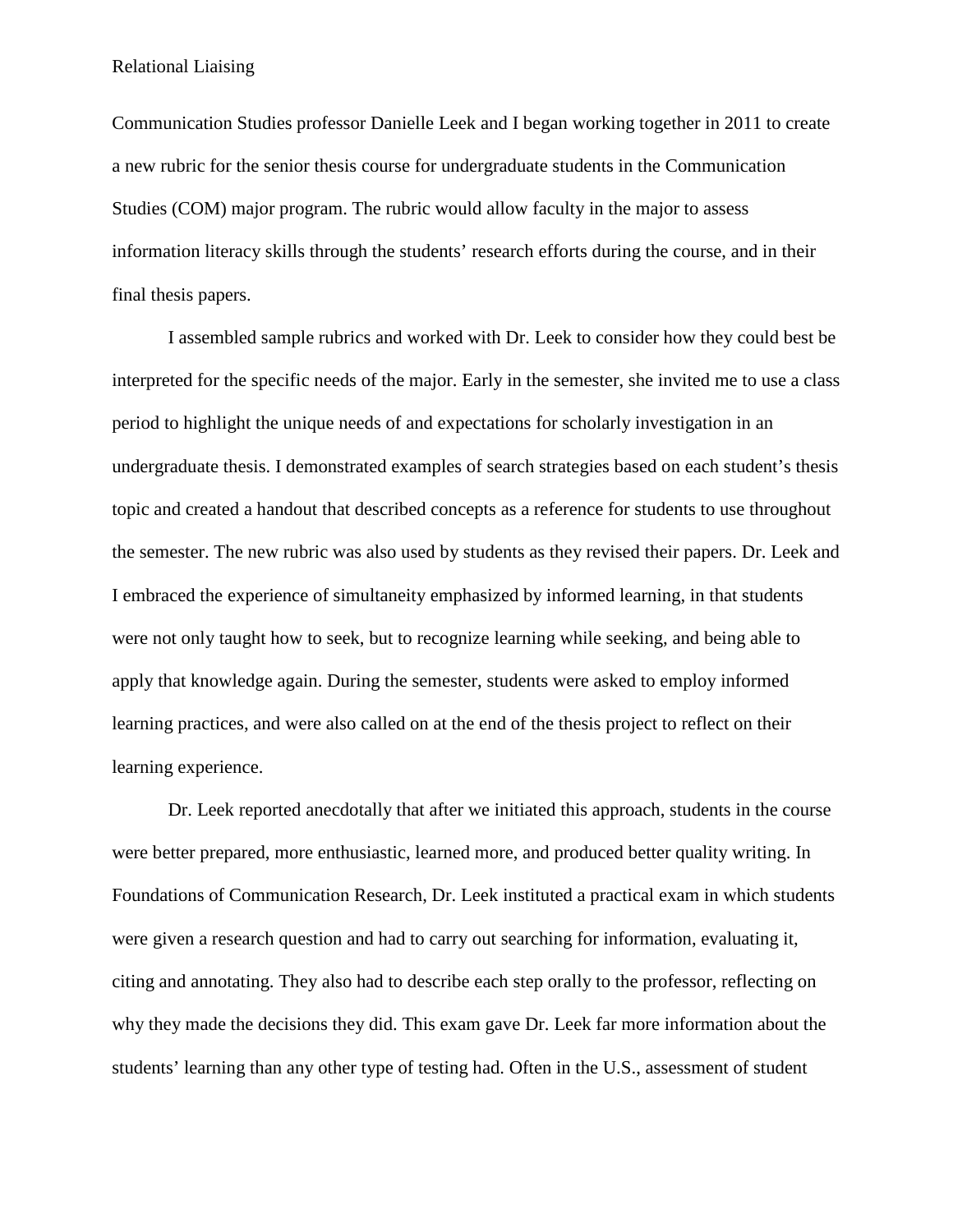learning is the larger concept that goes beyond individual students' grades, and is referred to as evaluation in other countries. A vital element of assessment/evaluation is the reflection by learners on the overall process, as in Figure 4. When institutions wish to assess the success of a program, they may evaluate both students' communication about their learning and also their reflections about the process.



Program assessment of student learning (U.S.) or evaluation requires reflection.

Fig. 4: Assessment/evaluation.

I have been involved with Advertising and Public Relations' semester-long course called "Research Strategies" since 2002, taking on a formal role of a liaison in 2006. The revolution in communication technologies has required librarians and instructors to reconsider how to incorporate new media into advertising and public relations. Following consultations with library colleagues, the two instructors of the course and I modified the specific resource assignment to better allow the students to understand the purpose of the assignment. The modifications to the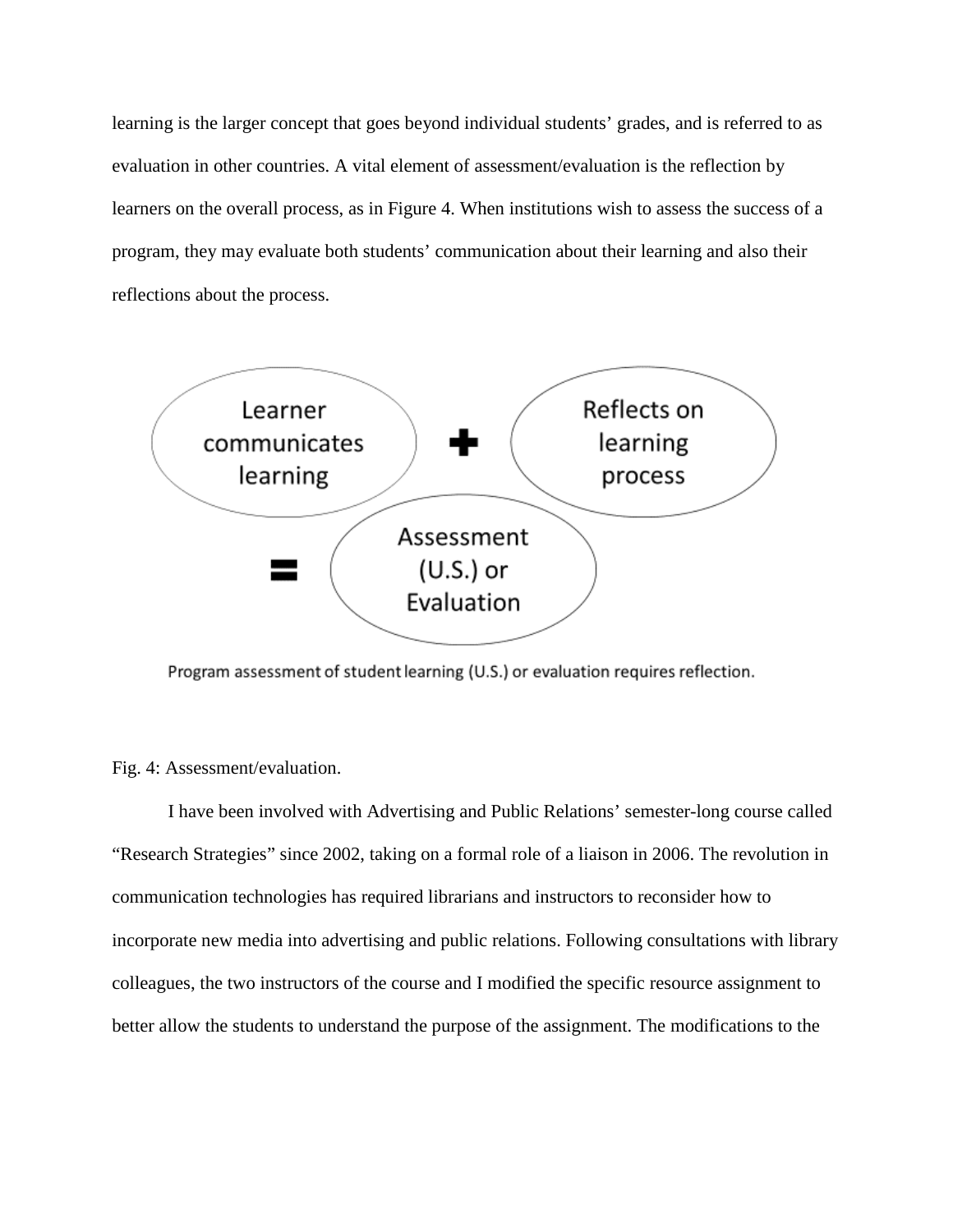assignment allowed students to focus on new resources, what provisions they offer, and how they do so for the students' use beyond the scope of the course.

I have also enacted Bakhtin's concept of relationality in my collaborative projects with Professor Veenstra, a professor of Photography. Over time, our relationship deepened through shifting and polyphonic exchanges as we shared ideas about student-centered learning and how to revise course activities to support learners in her photography courses.

In order to guide the students into a Bakhtinian reflective relationship with the world, it is necessary to help them re-integrate their interests outside of school with their current learning. Part of this involves validating students as whole people with curiosities and fascinations. Another part comprises helping them experience relational meaning making with their peers through conversation and interpretation.

Both Professor Veenstra and I are interested in *students' inspiration, the quality of their thinking* and *their research journey* (Ranger & Veenstra, 2014)*.*When finishing their university phase of learning, students enroll in the photography capstone and complete a Senior Thesis/Project. In this course, students meet each week as a seminar group under the direction of Veenstra and separately with their faculty advisor. As the seminar lecturer, Veenstra teaches exhibition practice; each advisor oversees his/her students' exhibit. The faculty as a whole meets several times during the semester to review the students' work; not all students will necessarily be permitted to exhibit in the gallery. To foster increasingly complex psychosocial and cognitive development in the course, students write a personal history/photographic biography, or a genealogy of photographers and movements which have influenced them, followed by a paper in which they envision/imagine/dream where they would like to be and what they would like to see written about their photographic work in ten years. The third paper is to be on contemporary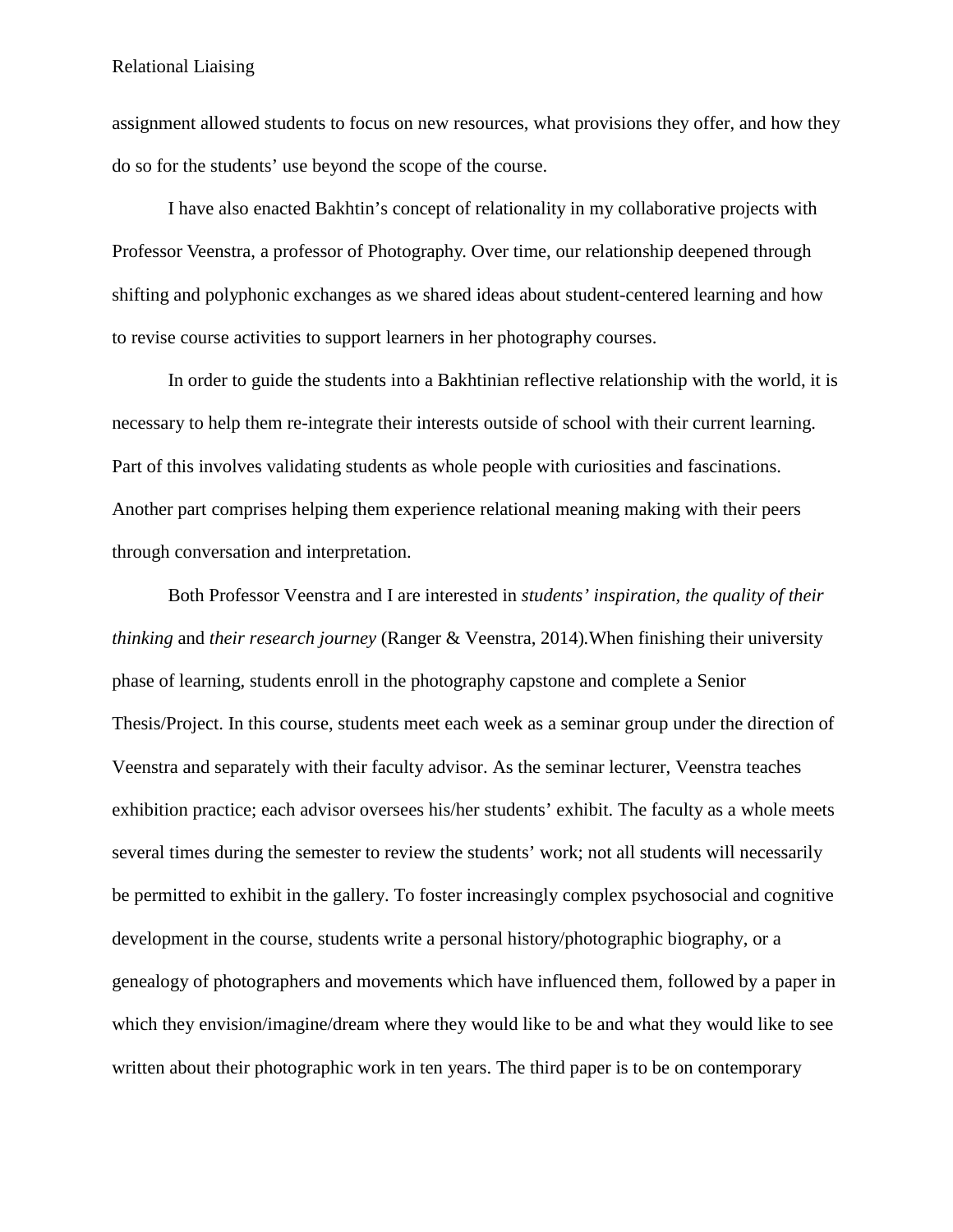trends, situating their thesis work within current trends in visual communication, the larger cultural matrix, and photography.

For a course earlier in the program, students demonstrated their learning by applying concepts to practical projects, especially by working with a client, which fostered integrating and synthesizing the knowledge they had gained from their previous projects. The students also exhibited changed social perspectives while applying techniques and knowledge learned earlier in the semester, for example, via color and symbols in images for one product. The students exhibited relational leadership (Cunliffe & Eriksen, 2011): to counter contemporary methods of photographing women in swimsuits, they used models with different body types, employed different poses, and interviewed the models until their mood transformed to one different from the advertising norm. They recognized their "responsibility to act and relate in ethical ways" (p. 1440).

Arriving at awareness is a process. Following library instruction in the capstone, students learned to write better artist statements, congruent with the theme they chose for the class, helped viewers understand images in context of the creator, and made more cohesive exhibitions. Leek and Ranger (2013) suggested that an informed learning reflection, such as Beck (2012) also described, should be incorporated as a significant part of the student thesis/project.

#### **Reorganizing Library Resources to Support Informed Learning**

Johannessen (2017) asserts that, "information literacy is situated and not to be understood in the same way in different settings. The consequence this has for teaching is that each university subject must be offered library instruction suited to their academic context" (p. 91). Relational liaising also works outside of curricular and lesson planning processes. It may be a factor when creating or modifying asynchronous tools such as library subject guides.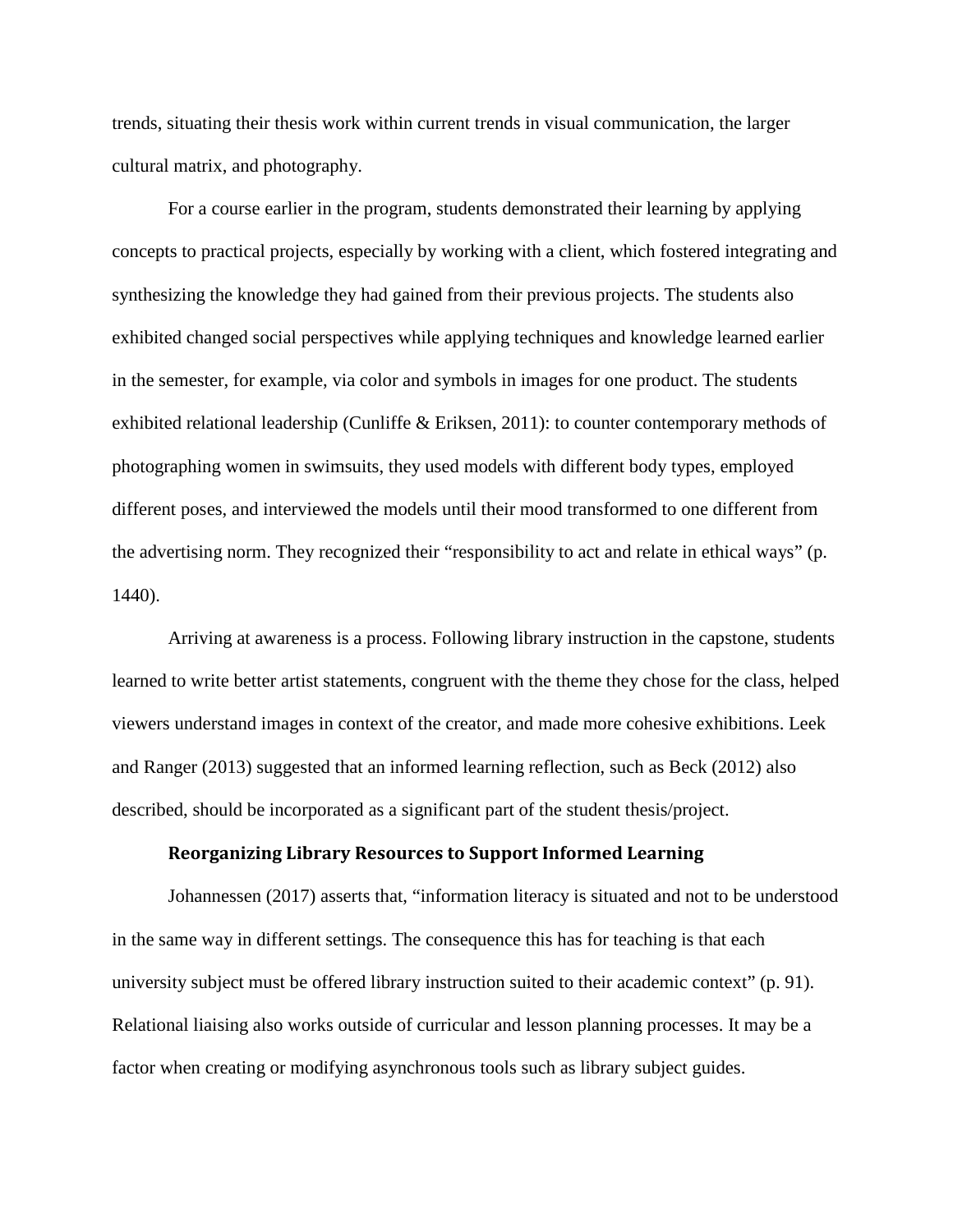I consider library subject guides to be a communication strategy formed of subject content and informed by the process of learning with information, all within a disciplinary context (Ranger, 2016). Grand Valley State University Libraries use "Libguides," a specific platform of templates from Springshare. Many library guides make use of a competency-based approach to frame the ways of finding different types of information within a specific field. They focus on navigating library tools and accessing information, with links to using information ethically (citing, avoiding plagiarism) and evaluating. However, library guides may also be reframed to reflect subject content within a field, thus serving as bridges between students and faculty, assisting faculty efforts to bring novice scholars into communities of disciplinary communication. Guides may assist students who are learning with information (whatever the format) while learning about the types of information valued and created, the organization of and access to it. In short, library guides should mirror the information practices within a discipline or profession.

While research has been conducted on user-centered design of library guides (Castro-Gessner, Wilcox, & Chandler, 2013; Gessner, Chandler, & Wilcox, 2015; Ouellelte, 2011; Pittsley & Memmott, 2012; Yelinek, Neyer, Bressler, Coffta, & Magolis, 2010), there has been little literature correlating library guides to student learning. Although there is a profusion of guides arranged by typical librarian-designated formats of information, there are few that use disciplinary ways of describing and organizing information.

As Christine Bruce (2008) has said, "informed learning considers information use and professional information practices at the same time as the content." It "supports innovation and evidence-based practice. It fosters intuition and understanding" (p. 7) by way of fostering reflection. My role as a librarian has been not only to encourage informed learning for students,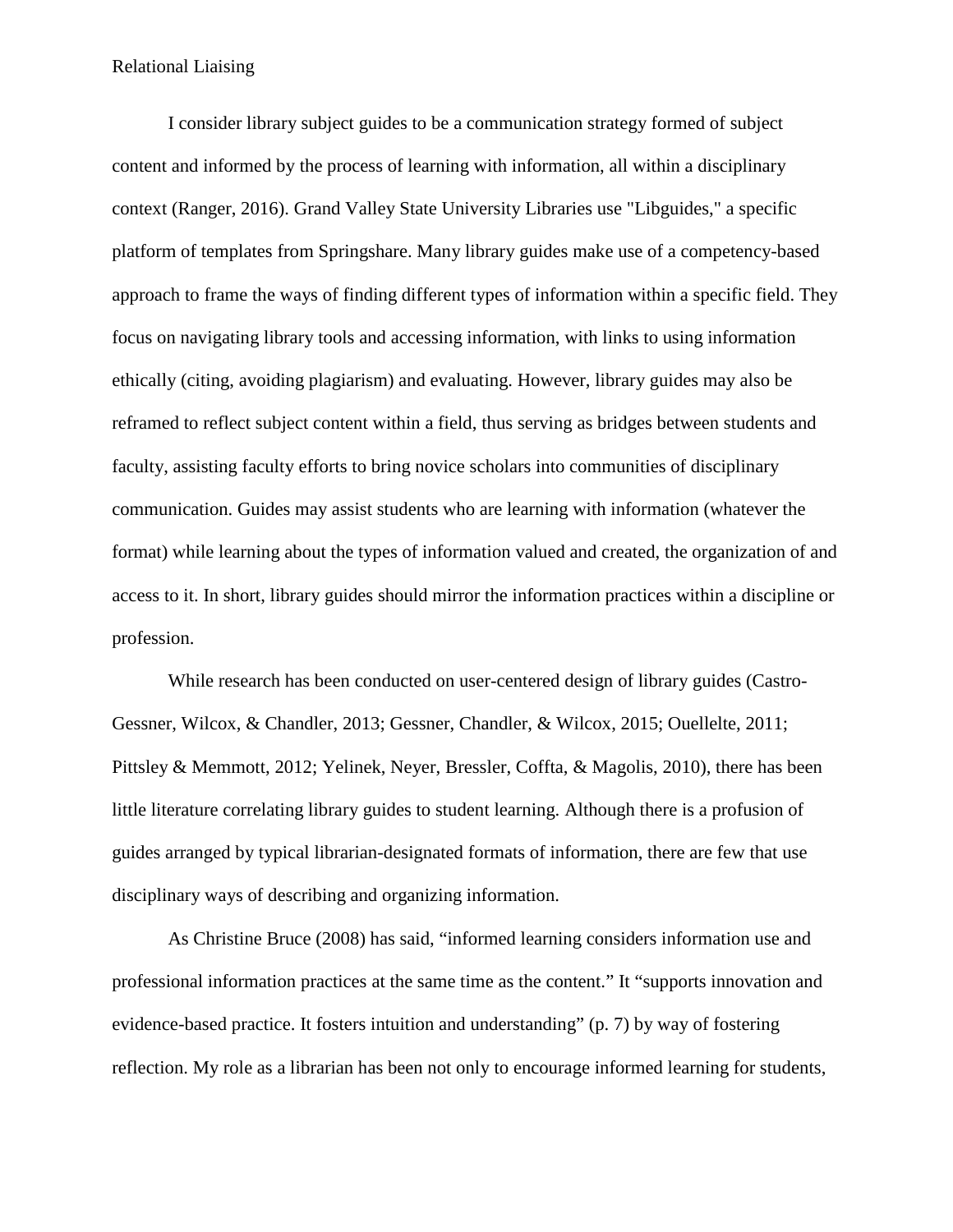but at the same time, to stimulate the faculty to reconsider ways of teaching that highlight reflection and lead them to become informed scholars themselves. Data, information, and knowledge are interrelated and it is not necessary "to represent them as part of a hierarchy." They occur as written objects, audio recordings, visual products, part of what we experience physically, perceptions or feelings (p. 101). These ways of knowing become vital to structure the teaching of informed learning in university libraries and library subject guides along the same lines as the discipline, if possible using a similar content organization in place of format or type of resource and aligning terminology between the departmental and library faculty. I revised the library subject guide for music accordingly using the media and formats such as scores, audio recordings, and article databases. However, in the GVSU photography paradigm, the content drives the information. [Photography's departmental website](https://www.gvsu.edu/vma/photography-199.htm) discusses themes of history, analysis, critical interpretation, aesthetic theory, creative production of meaning and how to apply it or communicate it in visual rhetoric. In order to facilitate student informed learning, I modified the former [photography library subject guide](https://libguides.gvsu.edu/photography) from source type or format tabs to content tabs which incorporate language from the departmental website, such as critical interpretation (which includes philosophy), biography, current trends, history, images, and visual communication (which includes aesthetics, composition, rhetoric, and artistic and creative expression), as seen in Figure 8. I also incorporated images for many of the sources. For primarily visual learners, the revised guide provides a better structure from which to learn for both students and professors. As the new organization of the guide is aligned with the focus of the major, it may better support learners in developing the language of their profession and aiding in their understanding and integration of the resources, thus making the guide itself more relevant to synthesis and communication of new knowledge.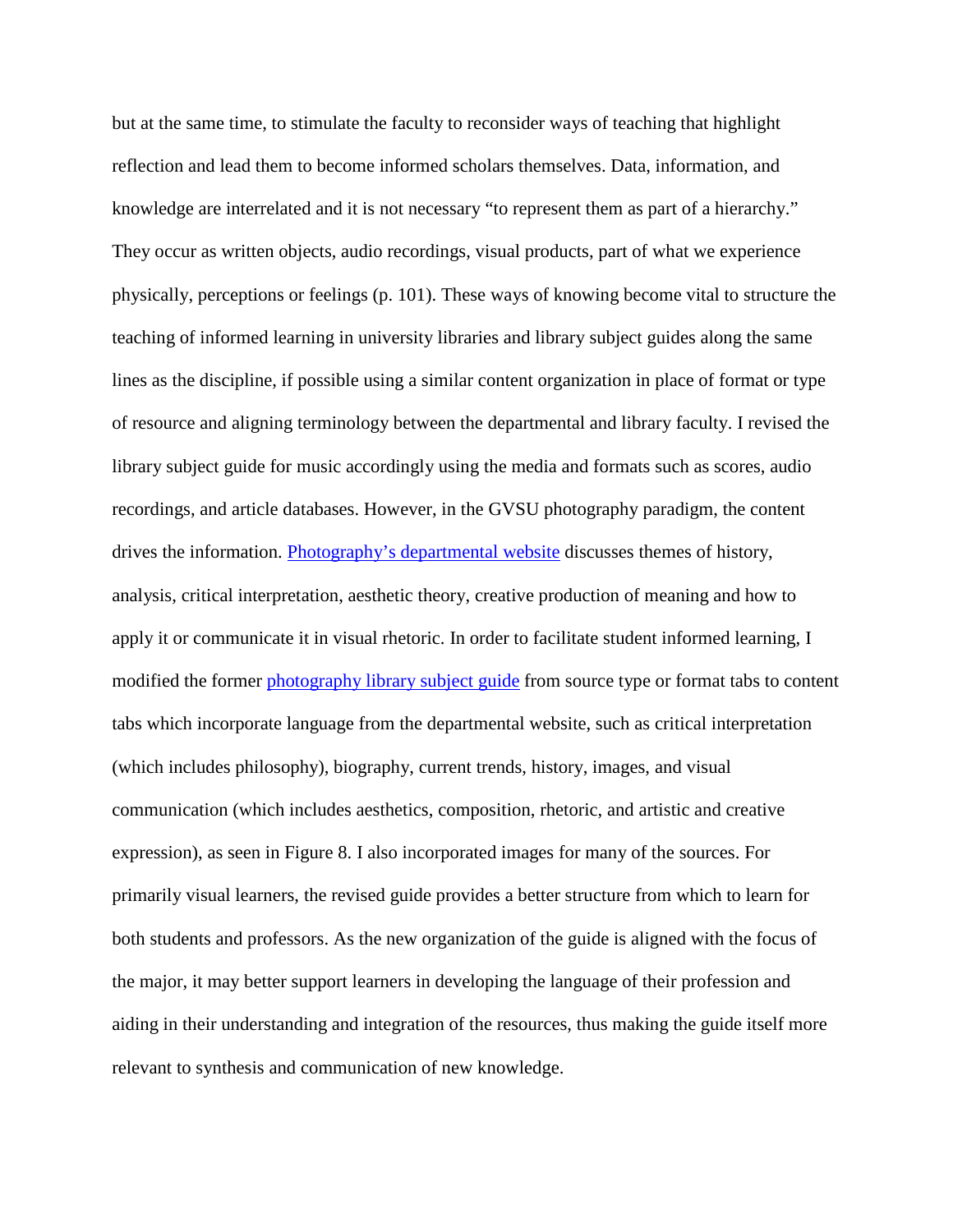Schoenberger-Orgad & Spiller (2014) report that the literature about contemporary advertising and public relations skills conveys a large intersection with library and information expertise. For example, search engine optimization (SEO) includes keyword development and application (Moody & Bates, 2013) along with evaluating website usability and user satisfaction (UX) (Muhtaseb, Lakiotaki, & Matsatsinis, 2012). Digital asset management (DAM) includes identification, description, and organization of assets, or cataloging/metadata management (McKee, 2006). Advertising and public relations curricula and pedagogy are being revised globally (Hachtmann, 2014; The Accrediting Council on Education in Journalism and Mass Communications, 2013). These intersections support my conviction that arranging library guides by using disciplinary terminology and information categories will be more functional, and therefore result in their more effective use by both students and faculty in the units at Grand Valley State University. Library guides may also contribute to student and faculty engagement with information and library tools. Therefore, I created new library subject guides for advertising and public relations (see Figure 8) along with specific course guides for Research Strategies and Fundamentals of Public Relations. I built in practice and assessment activities for learning objectives on the Evaluating and Articles/Databases tabs and reflection via a Post survey that asks students to write about their experiences of using information while learning. Subjects and keyword tags are part of the metadata, specific course guides are grouped under the major discipline, and we reuse the guides each semester. Thus, these particular guides serve as learning objects. I organized the new guides according to the discipline as practiced at Grand Valley State University and Bruce's (2008) *Informed Learning* examples (pp. 90-104).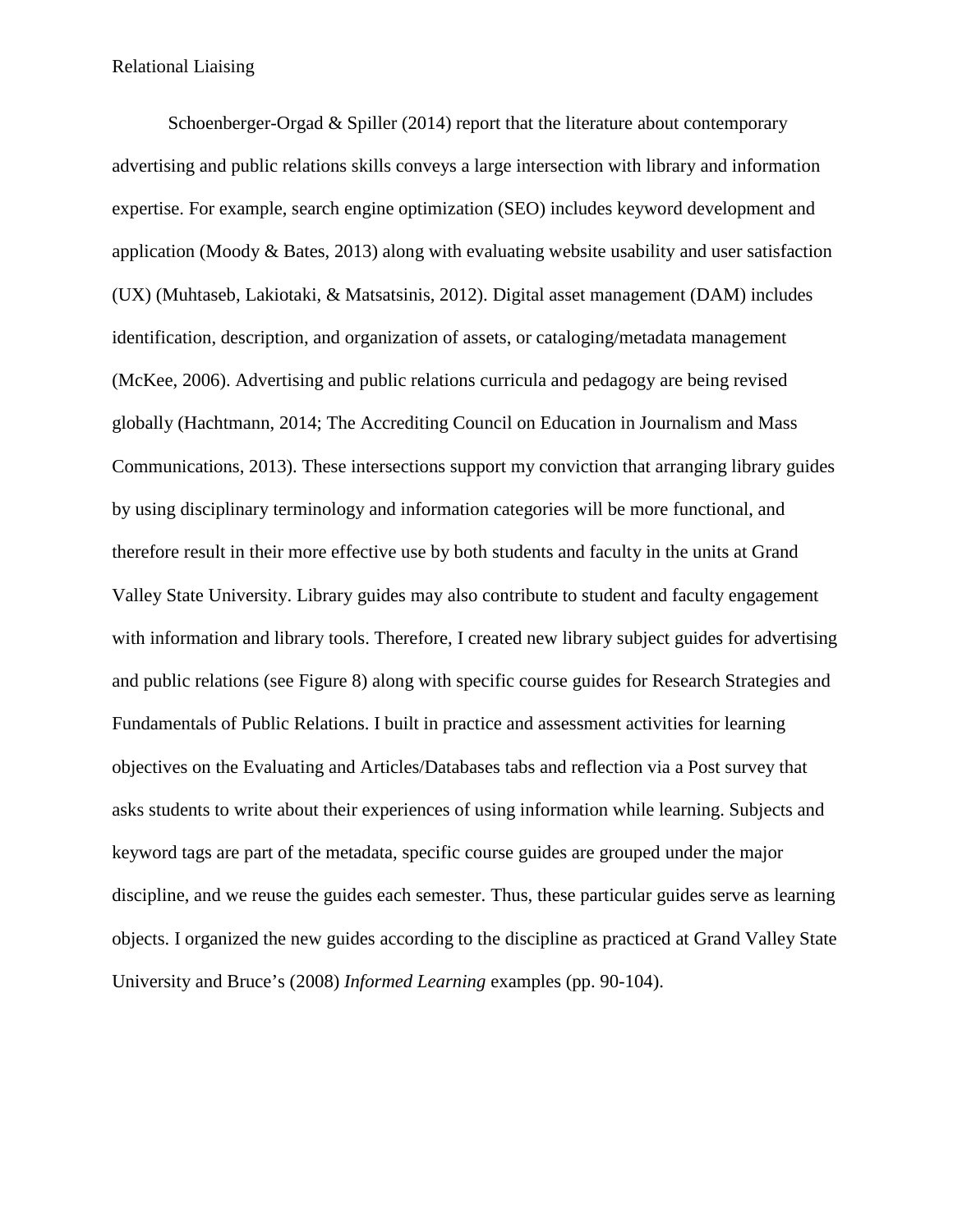|                                                   | Home               |                                          | <b>Articles/Databases</b> | Books                                           |                                        |                                 | <b>Recommended websites</b> |  |
|---------------------------------------------------|--------------------|------------------------------------------|---------------------------|-------------------------------------------------|----------------------------------------|---------------------------------|-----------------------------|--|
| Current tab for photography:                      |                    |                                          |                           |                                                 |                                        |                                 |                             |  |
| Home                                              |                    | Critical interpretation    Photo History |                           |                                                 |                                        | Current trends    Images/Photos |                             |  |
| Photographers/Biographies                         |                    |                                          |                           | Visual Communication    DVDs & Streaming videos |                                        |                                 |                             |  |
| <b>Senior theses</b>                              |                    |                                          |                           |                                                 |                                        |                                 |                             |  |
| Current tab for advertising/public relations:     |                    |                                          |                           |                                                 |                                        |                                 |                             |  |
| Home                                              | Articles/Databases |                                          |                           | Ad & PR websites   Books & More                 |                                        |                                 | <b>Brands</b>               |  |
| Case Studies   DVDs & Streaming videos            |                    |                                          |                           |                                                 | Industry / Market share & Company info |                                 |                             |  |
| Media Planning    Polls & Public Opinion          |                    |                                          |                           |                                                 | <b>Target Audience Analysis</b>        |                                 |                             |  |
| <b>Trade publications</b><br><b>Database Help</b> |                    |                                          |                           |                                                 |                                        |                                 |                             |  |

Previous tabs for all guides:

Fig. 5: Previous and new library subject guides restructured to reflect disciplinary concepts.

## **Conclusion**

Bakhtin's philosophy of communication is integral to relational liaising as a means to support informed learning within various disciplines. My collaboration with faculty has included face-to-face collaboration, scholarly communication, course design, and library subject guides. Being responsible for our integrity in liaison relationships means that we practice being present to others, aware and respectful of different thinking, and conscious of how we are using information to learn and to teach. Each conversation is a unique reflection of the people taking part, so to be effective, relational liaisons must focus on process, disciplinary viewpoints, and sharing power and information. Above all, librarians are always trying to facilitate better learning by bridging the gap between teachers, students, and information resources.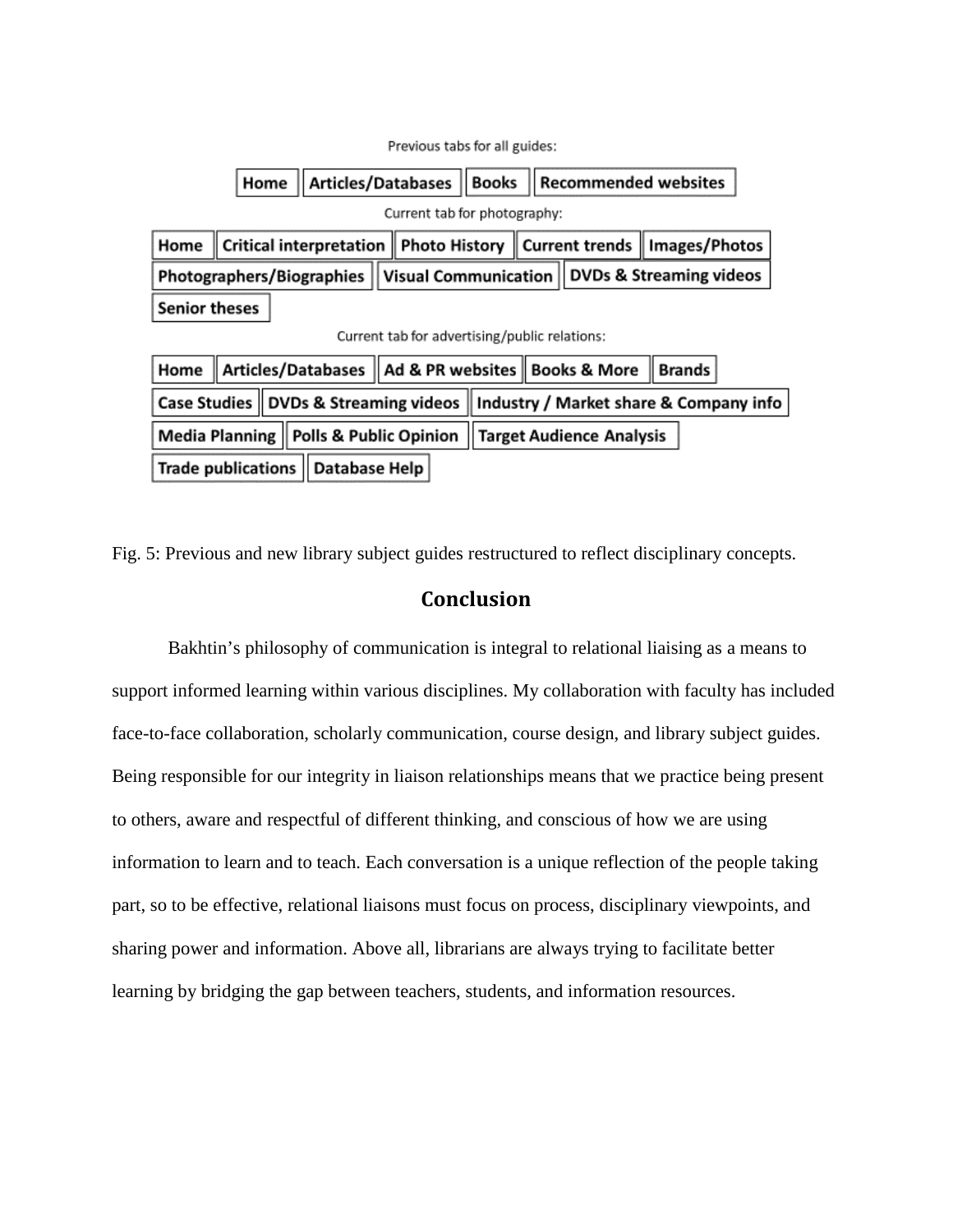#### References

Accrediting Council on Education in Journalism and Mass Communications. (2013). *ACEJMC Accrediting Standards*. Retrieved from

[http://www2.ku.edu/~acejmc/PROGRAM/Current%209%20Standards.pdf](http://www2.ku.edu/%7Eacejmc/PROGRAM/Current%209%20Standards.pdf)

American Library Association. (2006). Principles and strategies for the reform of scholarly communication 1. Retrieved from

<http://www.ala.org/acrl/publications/whitepapers/principlesstrategies>

- Bakhtin, M. M. (1996 [1986]) *Speech genres and other late essays*. (V. W. McGee, Trans.). Austin: University of Texas Press.
- Bakhtin, M. M., & Holquist, M. (Ed.). (1981). *The dialogic imagination: four essays*. (C. Emerson & M. Holquist, Trans.). Austin: University of Texas Press.
- Bruce, C. (2008). *Informed learning*. Chicago, IL: Association of College and Research Libraries.
- Bruce, C., & Hughes, H. (2010). Informed learning: A pedagogical construct attending simultaneously to information use and learning. *Library & information science research 32*, A2–A8.
- Bury, S. (2011). Faculty attitudes, perceptions and experiences of information literacy: A study across multiple disciplines at York University, Canada. *Journal of information literacy 5*(1), 45–64.
- Castro-Gessner, G., Wilcox, W., & Chandler, A. (2013). Hidden patterns of LibGuides usage: Another facet of usability. In Mueller, D. M. (Ed.). *Imagine, innovate, inspire: Proceedings of the ACRL 2013 conference* (pp. 253–261). Chicago: Association of College and Research Libraries. Retrieved from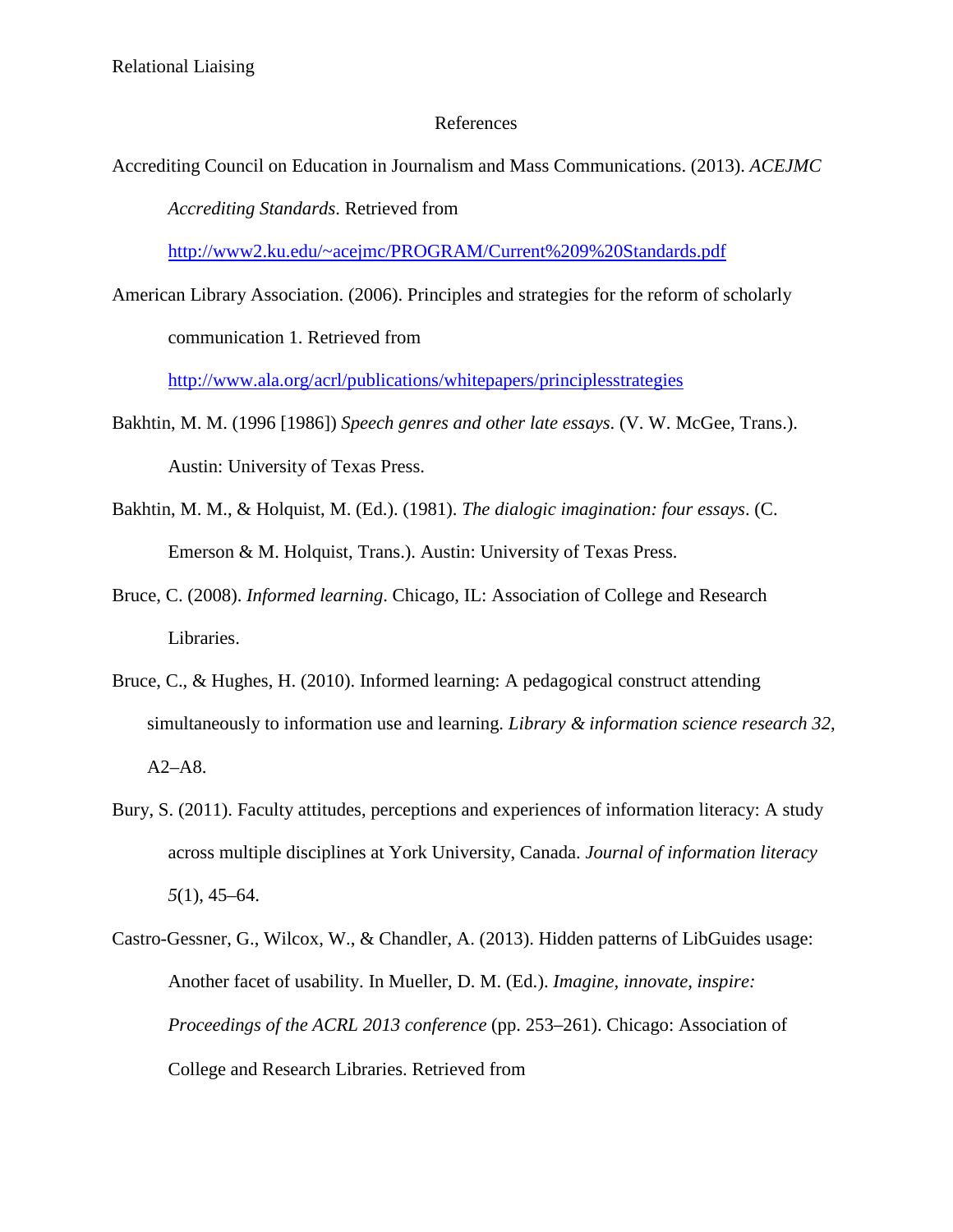[http://www.ala.org/acrl/sites/ala.org.acrl/files/content/conferences/confsandpreconfs/201](http://www.ala.org/acrl/sites/ala.org.acrl/files/content/conferences/confsandpreconfs/2013/papers/CastroChandlerWilcox_Hidden.pdf) [3/papers/CastroChandlerWilcox\\_Hidden.pdf](http://www.ala.org/acrl/sites/ala.org.acrl/files/content/conferences/confsandpreconfs/2013/papers/CastroChandlerWilcox_Hidden.pdf)

- Davis-Kahl, S., & Kaye-Hensley, M. (Eds.). (2013). *Common ground at the nexus of information literacy and scholarly communication*. Chicago, IL: Association of College and Research Libraries.
- Cunliffe, A. L., & Eriksen, M. (2011). Relational leadership. *Human Relations 64*(11), 1425– 1449. doi:10.1177/0018726711418388
- Farrell, R., & Badke, W. (2015). Situating information literacy in the disciplines: A practical and systematic approach for academic librarians. *Reference services review 43*(2), 319–340. doi:10.1108/RSR-11-2014-0052
- Flierl, M., Maybee, C., Riehle, C.F., & Johnson, N. (2017). [IMPACT lessons: Strategically](http://www.sciencedirect.com.ezp01.library.qut.edu.au/science/article/pii/B9780081006306000084)  [embedding media and information literacy through teacher development in Higher](http://www.sciencedirect.com.ezp01.library.qut.edu.au/science/article/pii/B9780081006306000084)  [Education](http://www.sciencedirect.com.ezp01.library.qut.edu.au/science/article/pii/B9780081006306000084)**.** In S. Ingvaldsen & D. Oberg (Eds.), *Media and information literacy in Higher Education: Educating the educators* (pp. 119–133). Cambridge: Chandos Publishing.
- Garner, A. M. (2008). Lectern: Music for the very young how to use the Suzuki method in the preschool classroom. *Teaching Music, 16*(2), 28–31.
- Gessner, G. C., Chandler, A., & Wilcox, W. S. (2015). Are you reaching your audience?: The intersection between LibGuide authors and LibGuide users. *Reference services review 43*(3), 491–508.

Griffin, T., & Cohen, D. (2012). Critical reading of the web. *[Communication teacher](http://www.tandfonline.com/toc/rcmt20/26/1) 26*(1), 5–9.

Hachtmann, F. (2014). International advertising education: Curriculum and pedagogy. *Faculty publications, College of Journalism & Mass Communications*. Paper 82. Retrieved from http://digitalcommons.unl.edu/journalismfacpub/82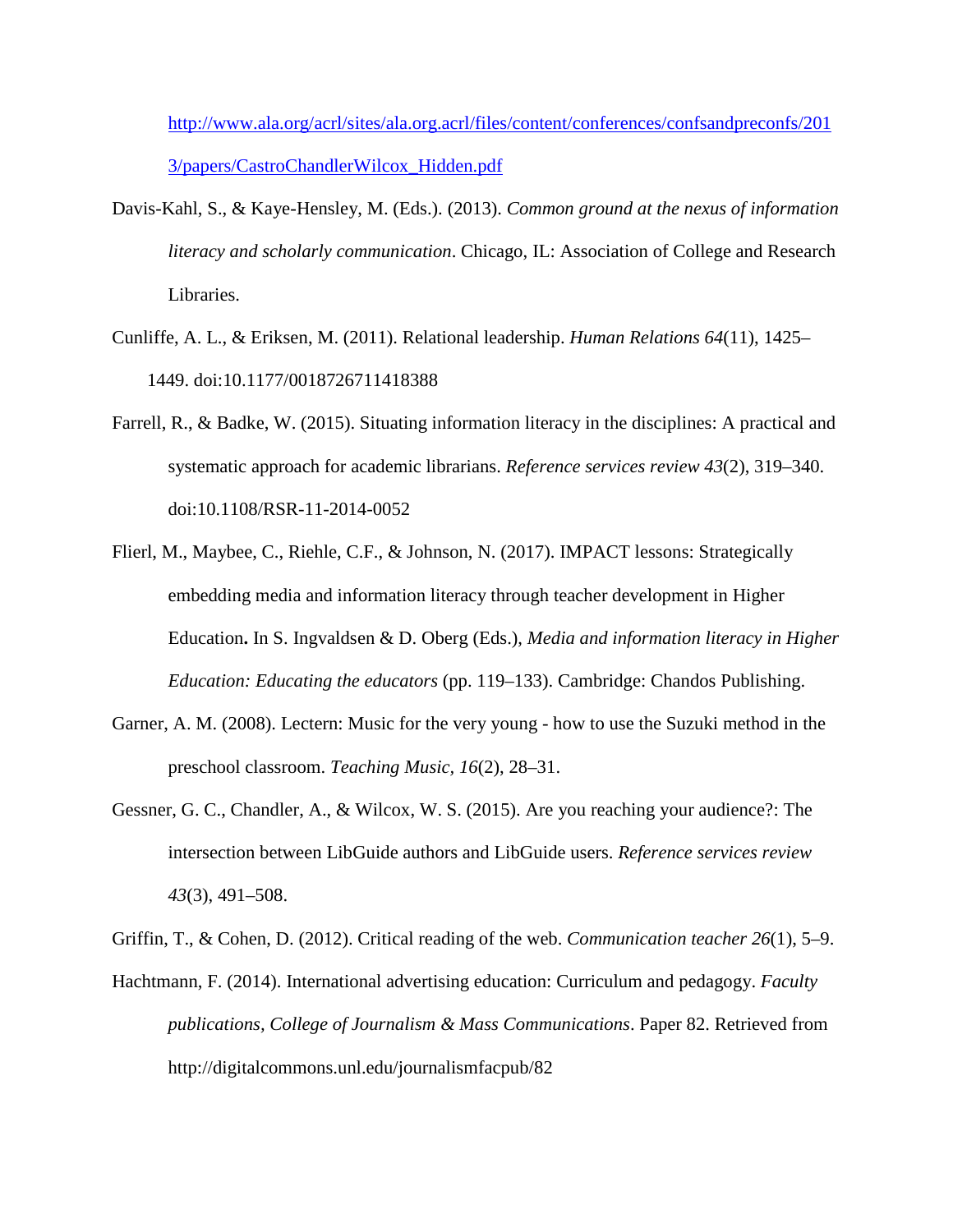- inform, v. (2017, June). In *OED online*. Retrieved October 3, 2017 from http://www.oed.com.ezproxy.gvsu.edu/viewdictionaryentry/Entry/95559
- Jaguszewski, J. M., & Williams, K. (2013). New roles for new times: Transforming liaison roles in research libraries. Association of Research Libraries. Retrieved from <http://www.arl.org/storage/documents/publications/NRNT-Liaison-Roles-final.pdf>
- Johannessen, H. (2017). Teaching source criticism to students in Higher Education: A practical approach. In S**.** Ingvaldsen & D**.** Oberg (Eds.), *Media and information literacy in Higher Education: Educating the educators* (pp. 89–105). Cambridge: Chandos Publishing.
- Lauricella, S. (2009). Is this for real?: Web literacy for the web-savvy. *Communication Teacher 23*(4), 137–141.
- Leek, D. W., & Ranger, K. L. (2013, November). *Informed learning in Communication Studies*. Paper presented at the 99<sup>th</sup> Annual Convention of the [Redacted] Association, Washington, D.C.
- Livingstone, S. (2004). Media literacy and the challenge of new information and communication technologies. *Communication review 7*(1), 3–14.
- Maybee, C. (2018). *IMPACT learning: Librarians at the forefront of change in Higher Education*. Cambridge: Chandos Publishing.
- Maybee, C., Bruce, C. S., Lupton, M., & Rebmann, K. (2013). Learning to use information: Informed learning in the undergraduate classroom. *Library & information science research 35*(3), 200–206. Retrieved from<http://eprints.qut.edu.au/60579/>
- McKee, C. (2006). The DAM marketing communication creation process: A new way of working. *Journal of digital asset management 2*(2), 80–84.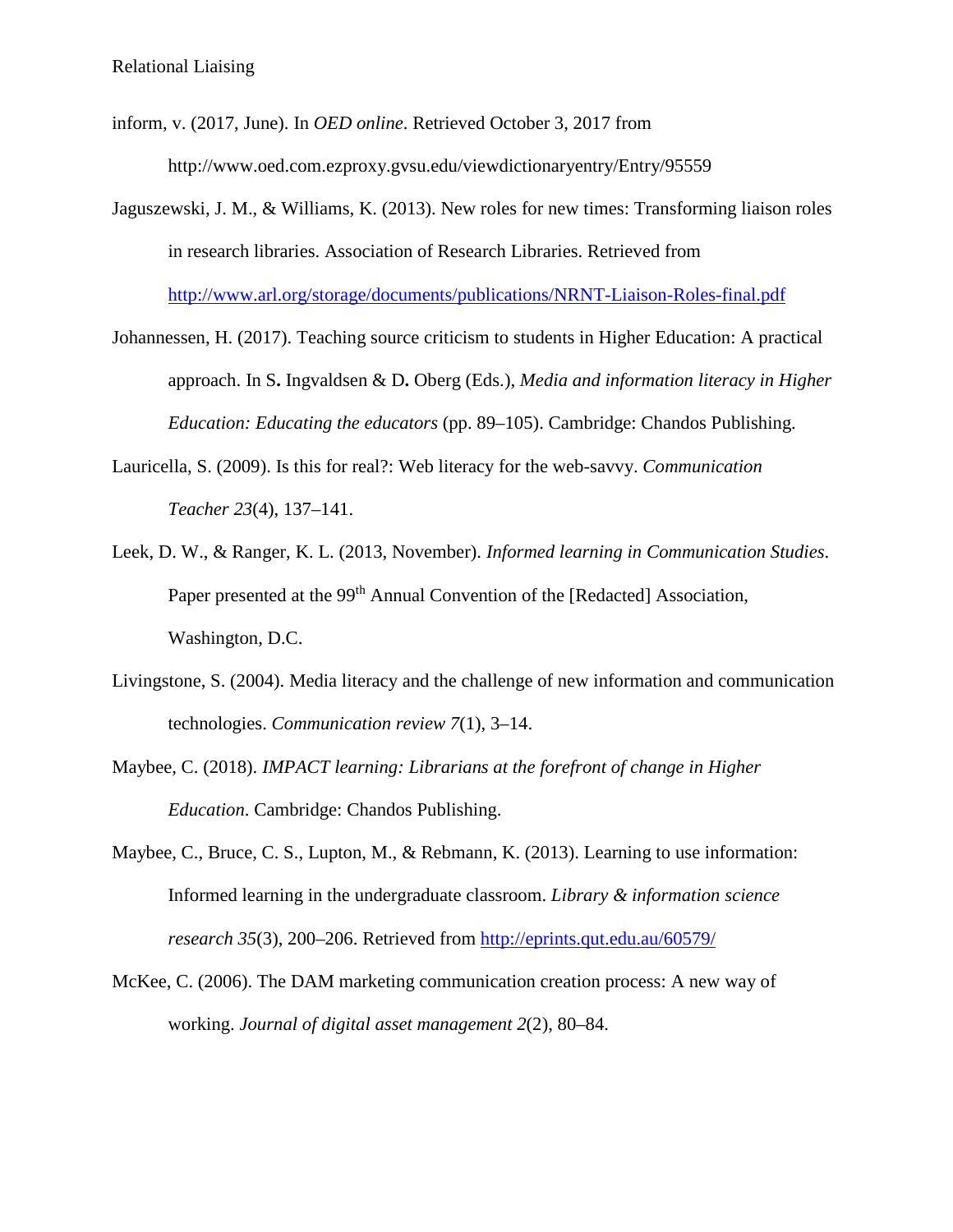- Meyer, K. R., Hunt, S. K., Hopper, K. M., Thakkar, K. V., Tsoubakopoulos, V., & Van Hoose, K. J. (2008). Assessing information literacy instruction in the basic communication course. *Communication teacher 22*(1), 22–34.
- Moody, M., & Bates, E. (2013). PR students' perceptions and readiness for using search engine optimization. *Journalism & mass communication educator 68*(2), 166–180. doi:10.1177/1077695813478182
- Moon, J. A. (2005). *Reflection in Learning and Professional Development: Theory and Practice*. Florence: Taylor and Francis.
- Muhtaseb, R., Lakiotaki, K., & Matsatsinis, N. (2012). Applying a Multicriteria Satisfaction Analysis approach based on user preferences to rank usability attributes in e-tourism websites. *Journal of theoretical and applied electronic commerce research 7*(3), 28–48.
- Ouellelte, D. (2011). Subject guides in academic libraries: A user-centred study of uses and perceptions. *Canadian journal of information & library sciences 35*(4), 436–451.
- Pittsley, K. A., & Memmott, S. (2012). Improving independent student navigation of complex educational web sites: An analysis of two navigation design changes in LibGuides. *Information technology and libraries 31*(3), 52–64. doi:10.6017/ital.v31i3.1880
- Rae, S., & Hunn, M. (2015). Assessing the impact of embedding online academic and information literacy resources into a first year business course. *Evidence based library and information practice 10*(4), 95–112. Retrieved from http://ejournals.library.ualberta.ca/index.php/EBLIP/article/view/25374/19286
- Ranger, K. L. (2016, October). Informed learning, information literacy, and scholarly communication: Library pedagogy as a bridge to the disciplines. Paper presented at the Georgia International Conference on Information Literacy, Savanna, GA.